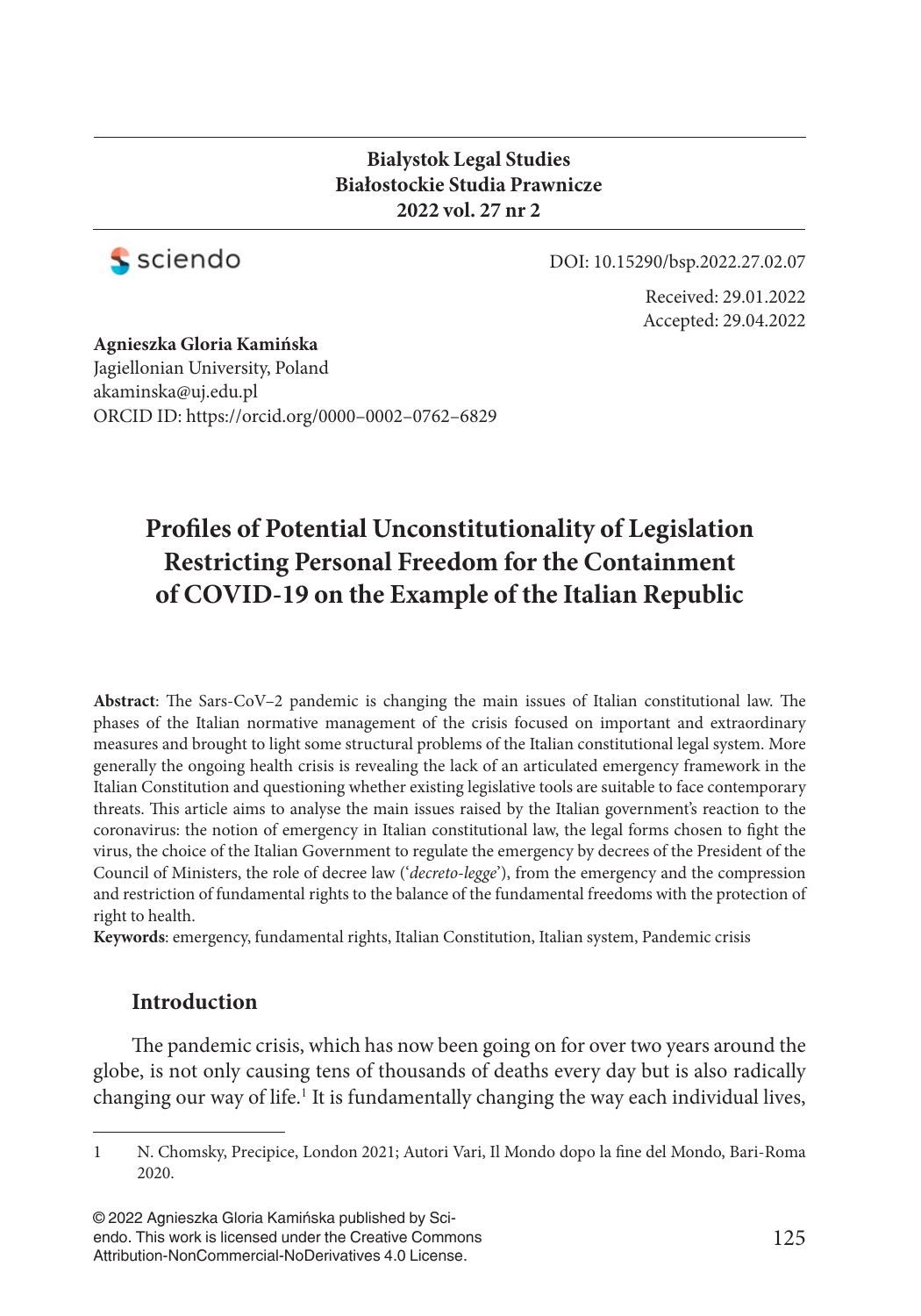but above all the way in which the individual relates in a society, perceives 'the other', the community, and the way in which each citizen builds the relationship with the established power, in other words the state.<sup>2</sup>

It would be enough to think about the main rules of behaviour recommended to avoid contagion, such as social distancing, mask wearing, the use of the 'green pass' and the prohibition of gathering that are building a world in which, in order to survive, each person must isolate himself, must be alone.

The negative effects produced by the pandemic crisis are at their worst during the so-called 'lockdowns', during which millions of people have been forced to isolate themselves, to avoid leaving their homes, to live like recluses in jail.

Also under Polish law, the COVID-19 pandemic has had a significant impact on legislative activities and human life. Reduced income of enterprises forced the legislator to partially reduce the protective function of the labour law, which is expressed by protecting the durability of the employment relationship and establishing far-reaching facilities for employers dismissing employees in the process of reducing employment.<sup>3</sup>

These experiences also reflect on societies, on their internal articulations, on the mechanisms of functioning, on relations between individuals, and even on relations with the city and with nature. But that is not all. The emergency  $-$  this is a recurring term that has constructed a 'new' normality - has led to the adoption of different legal instruments and rules, inspired by logic that does not always comply with the dictates of the constitutions of the countries involved.

We have addressed the various forms of rupture in the fragile balance between freedom, rights and constituted power. This fracture has emerged most strongly in 'Western' legal systems, in Europe, the USA and Canada in particular, with a liberal matrix and a neo-liberal economic system.

In a certain way, the devastation wrought by COVID-19 spread more effectively in countries that we might define as 'democratic' and liberal, where the exercise of certain fundamental rights, first and foremost health, is the prerogative of the individual and where the choices and guidelines adopted by parliaments are the result of moments of confrontation and consultation. The prerogatives of the individual and the lethargy of the centers of power have, in some ways, slowed down and made less effective the capacity to respond and fight the virus. The fragility of capitalist and liberal economies has become even more evident.

The pandemic crisis has in fact exacerbated the weakness of systems that had already been struggling for several years and were incapable of bringing about any redistribution of wealth among citizens.

<sup>2</sup> D. Di Cesare, Virus sovrano? L'asfissiacapitalistica, Torino 2020, p. 10.

<sup>3</sup> M. Wieczorek, Some aspects of the protective function of labour law in the COVID-19 era, 'Studia Iuridica Lublinensia' 2021, vol. 30, no. 1.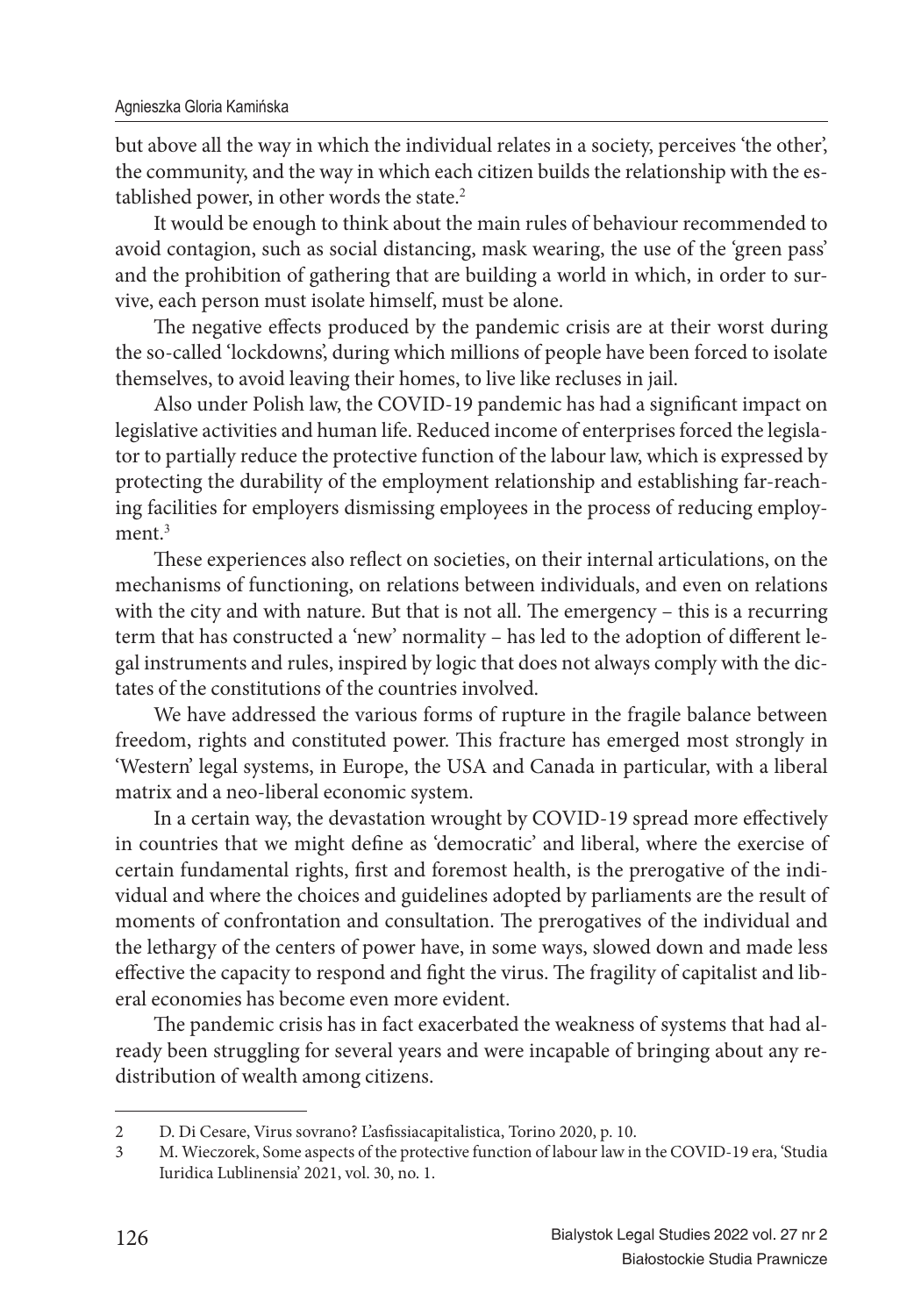In this way, not only has health been put at risk, but also employment and work. That means the two most important and characteristic aspects concerning everyone have thus been affected.

In synthesis, Western legal models have been put under check. Within a few months, they have shown a certain weakness in first holding up and then reacting to an emergency of extraordinary magnitude. This has led to various degrees and in various ways throughout Europe to an 'emergency' type of crisis management, in which the executive power has taken over prerogatives that had hitherto been the exclusive competence of parliament and in which fundamental freedoms have also been restricted by exceptional legislative sources, thus creating moments of conflict with the constitutions. In some systems, only the intervention of the high constitutional courts ensured that the democratic system did not enter a definitive crisis.

Furthermore, legal sciences is confronted with numerous problems and not only in the field of civil and medical law, but also criminal and administrative law, which is strongly emphasised by German legal literature.<sup>4</sup> Polish criminal law was also affected by changes in the scope of tightening sanctions in the area of crimes against health, such as direct exposure of another person to life-threatening disease.<sup>5</sup>

There is no doubt that the pandemic emergency has put the role of the state and, in general, of the institutions, to which all citizens have turned their gaze to obtain adequate and effective solutions, back on centre stage.

Similarly, however, there is no doubt that the real challenge has been, and still is, to carry out the task of combating the effects of the COVID-19 health crisis in a democratic and constitutionally oriented manner without compromising the personal, civil and political freedoms of EU citizens.

And in such a crisis, we must also remain vigilant and verify that the hundreds of billions allocated by the European Union for the next-generation EU project<sup>6</sup>, for the recovery and resilience of European economies, are not spent according to the legal-economic logic of the 'emergency', and of the 'state of exception'. In fact, it is commonly known that such crises, especially those with economic effects, produce corruption and bribery, fraud and money laundering if regulatory instruments are not put in place to ensure a fair, effective and real distribution of resources, not only in favour of individuals but of entire economic systems and territories.

On this point, the challenge we face soon will be to guarantee a social and democratic order in which the human being always remains the end for which action is

<sup>4</sup> H. Lorenz, E. Turhan, The Pandemic and Criminal Law – A Look at Theory and Practice in Germany, 'Bialystok Legal Studies' 2021, vol. 26, no. 6.

<sup>5</sup> E.M. Guzik-Makaruk, Some remarks on the changes in the Polish Penal Code during the pandemic, 'Bialystok Legal Studies' 2021, vol. 26, no. 6.

<sup>6</sup> About Next Generation EU, see https://ec.europa.eu/info/strategy/recovery-plan-europe\_ en; to see an OCSE perspective see https://www.oecd.org/economy/surveys/european-union-2021-OECD-economic-survey-overview.pdf (accessed 12.12.2021).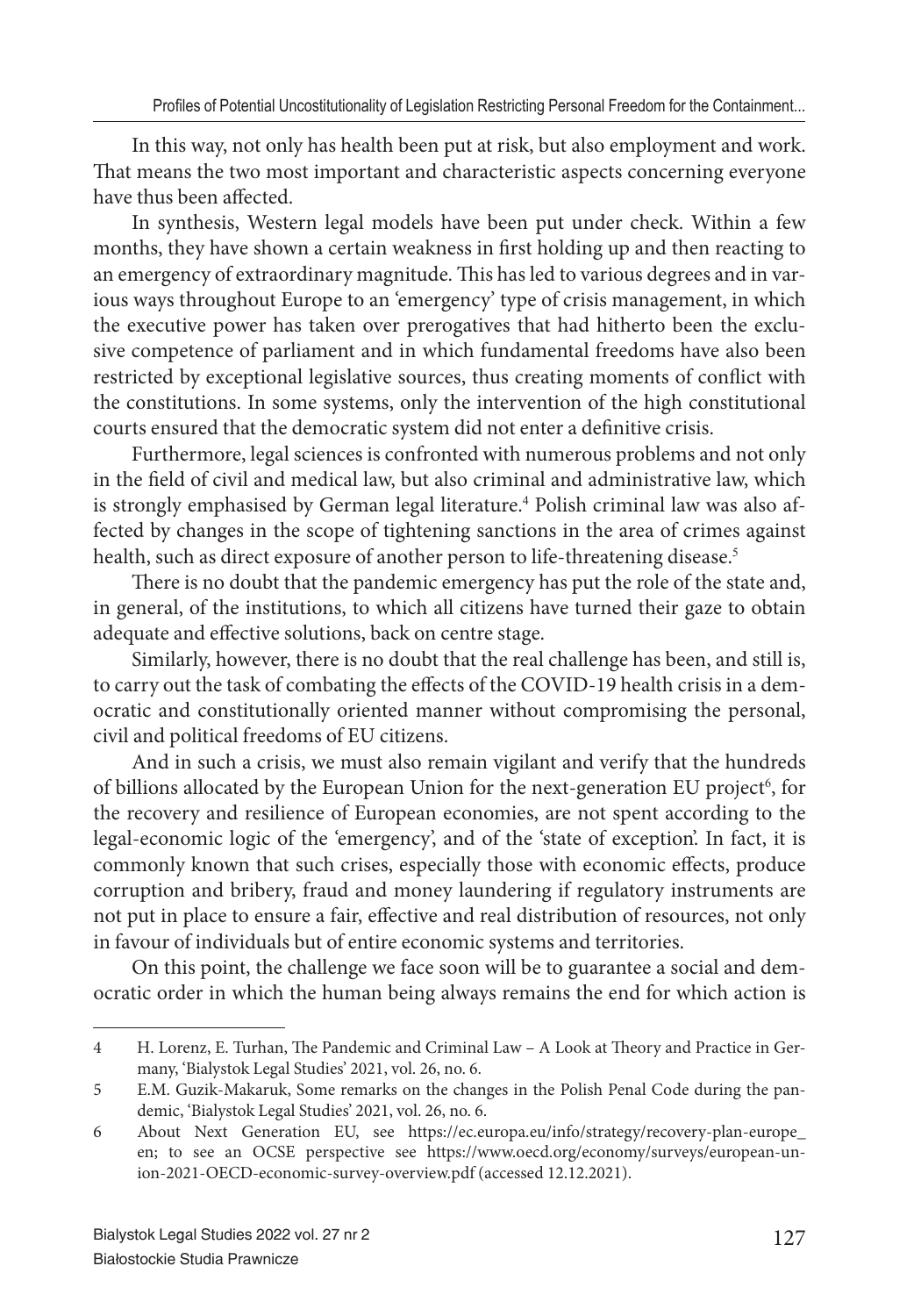taken and not the means. Equity, solidarity, inclusion and sustainability are the cardinal points around which a new European system can be built, capable of reacting definitively to this crisis in a unified and democratic way.

In this paper, an attempt will therefore be made to analyze what have been and still are the most harmful effects of the pandemic crisis on the maintenance of the democratic order, on the balancing of the principles and fundamental values sanctioned by the constitutions of some European countries, especially personal freedom and freedom of movement, the right to health and free economic initiative, in order to verify whether the limitation and contraction of some fundamental freedoms has taken place in a manner that is consistent and coherent with democratic values, also provided by the European Convention on Human Rights. The Italian system is chosen here as the reference point for this scientific work for several reasons.

Firstly, because it was the first Western country, as well as the first European continental economic power, to face the COVID-19 emergency. Secondly, because Italy has a rather articulated and well-balanced constitution, since it was derived from the historical-political compromise of the three main political forces that freed the country from fascism: Catholics, communists and liberals. Thirdly, because it is the country where essential services, such as healthcare, still remain the main prerogative of the state and are provided regardless of the economic capacity of the individual citizen. Finally, because Italy's legislative and regulatory system, despite appearing *prima facie* very rigid, i.e. fully inspired by Montesquieu's principle of the tripartition and separation of powers, takes on a certain fluidity and an absolute peculiarity in the continental panorama.

In this way, an attempt will be made to ascertain whether what has been produced by the pandemic (socio-sanitary) crisis has brought to light the capacity of the Italian legal system to respond in an adequate and constitutionally compliant manner to the problems derived from it<sup>7</sup>, or whether it is inevitable in the medium term to reflect on an institutional reform that could remodel democratic values in the light of an increasingly globalised context in which politics is weaker and the categories representing citizens are more fragmented and, likewise, less able to ensure the protection of the individual within an organised community. In short, we need to un-

<sup>7</sup> A. Algostino, Costituzionalismo e distopia nella pandemia di COVID-19 tra fonti dell'emergenza e (s)bilanciamento dei diritti, 'Costituzionalismo.it' 2021, vol. 1, pp. 1–81; A.M. Cerere, Ruoli e competenze dei diversi livelli istituzionali nella gestione della pandemia Covid 19 in Italia tra distonie sistemiche e carenze strutturali, 'Rivista AIC' 2021, vol. 3, pp. 358–378; D. Morana, Sulla fondamentalità perduta (e forse ritrovata) del diritto e dell'interesse della collettività alla salute: metamorfosi di una garanzia costituzionale, dal caso ILVA ai tempi della pandemia, 'Consulta online', 30 April 2020, p. 2; A. Venanzoni, L'innominabile attuale. L'emergenza COVID-19 tra diritti fondamentali e stato di eccezione, 'Forum di Quaderni Costituzionali', 26 March 2020, pp. 491– 503; B. Raganelli, Stato di emergenza e tutela dei diritti e delle libertà fondamentali, 'Il diritto dell'economia' 2020, vol. 3, pp. 35–62.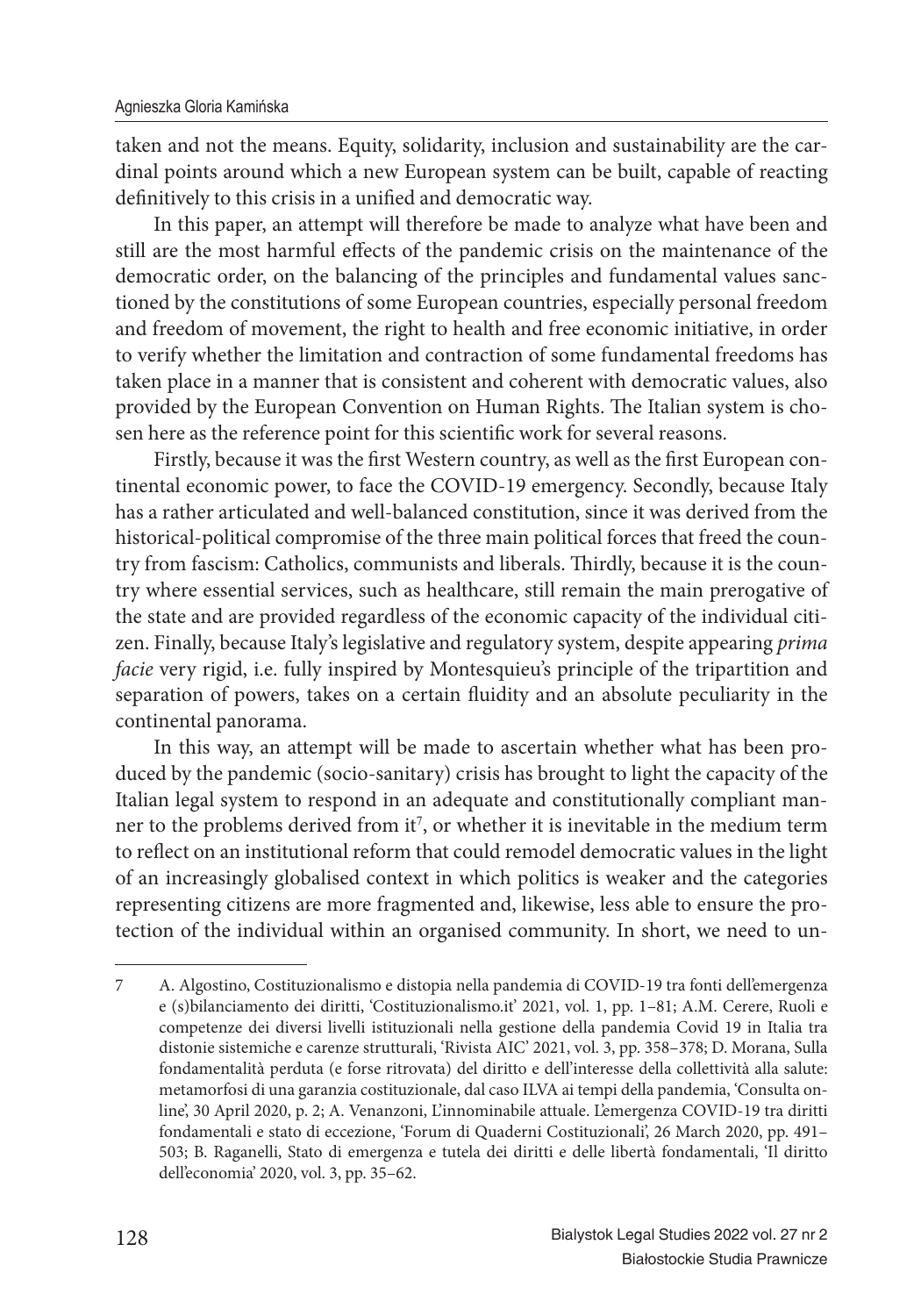derstand whether the archetypal traits of the constitutional state remain present even when the protection of the individual takes second place to the guarantee of other values and/or ends.

# **1. Italy's Response to the Pandemic. Emergency Measures on Movement and Control Over People's Activities**

As anticipated, in Italy the pandemic caused by the new coronavirus Sars-CoV–2 gave rise to a health emergency to which an immediate response was given with a series of urgent measures since 31 January 2020, the day on which a state of emergency was declared.

As can be seen from the overview of the measures that have been adopted, the Italian legislator also acted in an emergency manner, often through ministerial decrees and not through laws passed by parliament, as recommended by the constitution when regulating fundamental rights.<sup>8</sup>

The COVID-19 epidemic, in fact, in a first phase was addressed following the provisions of the Civil Protection Code, which regulates the legal acts to be performed to cope with emergency situations, specifically the declaration of the state of emergency by the Council of Ministers, which can be deliberated for a maximum of 12 months, extendable once for another 12, and by the ordinances of the President of the Council of Ministers and the Head of the Department of Civil Protection.

In this same first phase were contingent and urgent ordinances, sources of administrative law, by the Ministry of Health, ex Art. 32 of Law no. 833 of 1978, whose effectiveness can be extended to the entire national territory or part of it, including two or more regions. At the regional level, the same article provides for the issuing of similar ordinances by the president of the regional council or the mayor.

In face of the persistence of the epidemic, the subsequent phases have been characterised by the compression of some fundamental rights provided by the Italian Constitutional Charter, with the aim of preserving the right to health, both individual and collective. The legal instrument used was that of the decree-law containing provisions aimed at the adoption of punctual provisions to cope with the emergency, both health and socio-economic, others with the aim of defining a framework of legal instrumentation for the adoption of subsequent measures to deal with the emergency.<sup>9</sup>

<sup>8</sup> A. Formisano, Limiti e criticità dei sistemi costituzionali a fronte dell'emergenza COVID-19, 'Nomos' 2020, vol. 1, pp. 1–18.

<sup>9</sup> G. Azzariti, I limiti costituzionali della situazione d'emergenza provocati dal COVID-19, 'Questione giustizia', 27 March 2020, *passim*.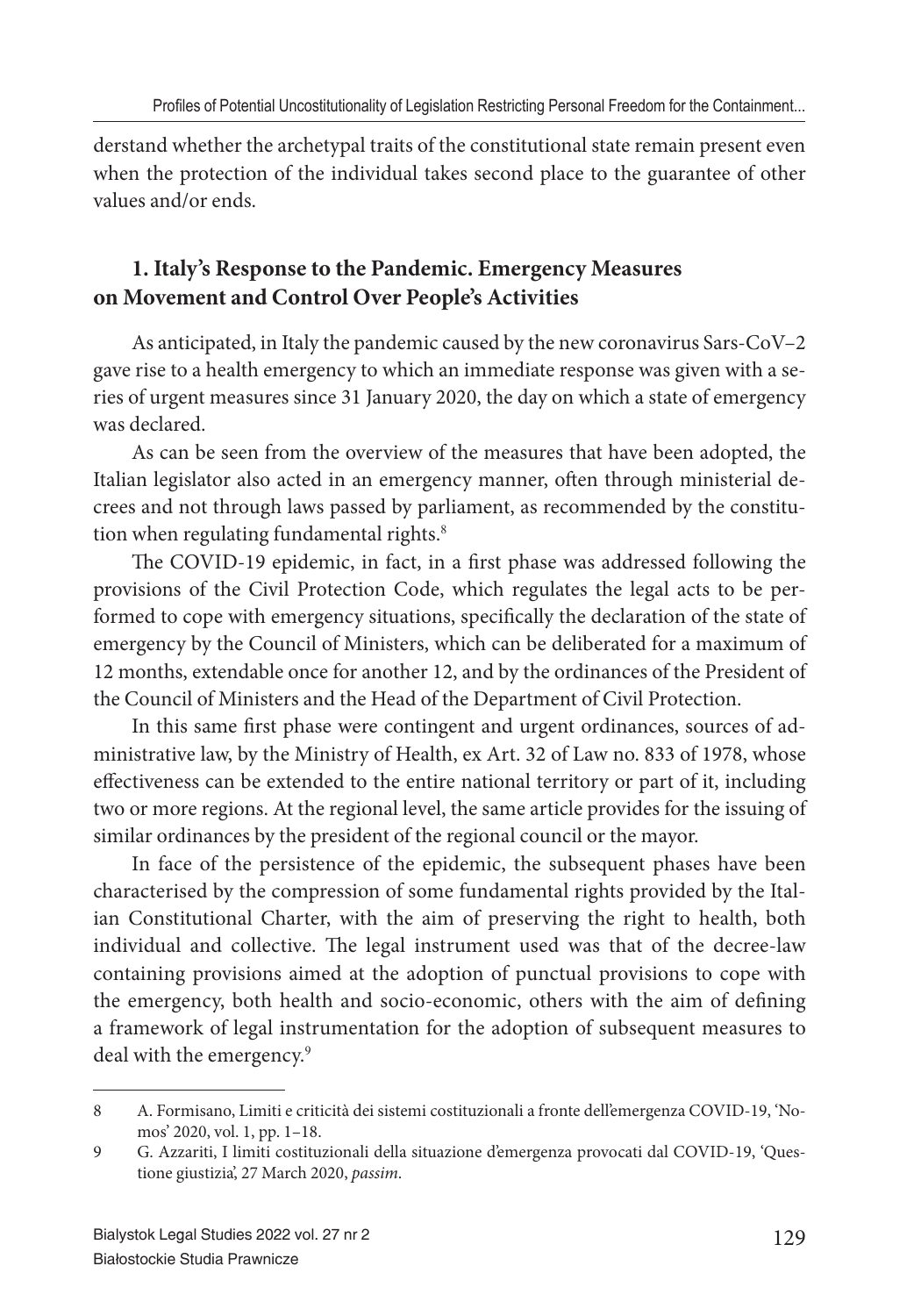Both Law Decree no. 6/2020 and Law Decree no. 19/2020 have typified the measures introduced in light of the emergency, defining the relationship between the state and the regions, with coordination under the President of the Council of Ministers.

The measures established therein may be taken for specific periods, each lasting no more than fifty days, which may be repeated and modified. The instrument for the adoption of these measures is the Decree of the President of the Council of Ministers, adopted on the proposal of the Minister of Health and other competent ministers, having heard the presidents of the regions concerned or the President of the Conference of Regions and Autonomous Provinces.<sup>10</sup>

Subsequently, Legislative Decree no. 33/2020 marked a change in the management of the pandemic, sanctioning on the one hand a progressive loosening of the prohibitions and constraints put in place in the most acute phase of the pandemic emergency (March–May 2020), and on the other hand allowing the possibility of regional regulation on 'economic, productive and social activities', marking the second phase of the management of the pandemic.

With the arrival of a new critical phase, Decree Law no. 125 of 7 October 2020 was adopted. Decree Law no. 125, in addition to extending the state of emergency and the possibility of adopting the measures to combat the epidemic provided for by Decree Laws no. 19 and no. 33 until 31 January 2021, also introduced the obligation to wear a mask, and the possibility of the regions to adopt less restrictive measures than the national ones ceased to exist.

Articles 1-quinquies and 19-bis of Decree Law no. 137 of 2020 regulated the publication of the results of monitoring related to the epidemiological emergency, also defining a procedure for the identification of the regions targeted by restrictive measures. More specifically, the Ministry of Health was committed to publish, on its institutional website and on a weekly basis, the results of the monitoring of health risk related to the evolution of the epidemiological crisis.<sup>11</sup> On the basis of the data acquired, the Ministry of Health, following consultation with the Technical-Scientific Committee, can identify by ordinance, after consulting the presidents of the regions concerned, the regions with the highest epidemiological risk. These regions will adopt more restrictive measures than those applicable to the entire national territory, as defined by the relevant prime ministerial decree.<sup>12</sup>

The Decree of the President of the Council of Ministers of 17 June 2021, as amended by the Prime Ministerial Decree of 17 December 2021, implements Art. 9,

<sup>10</sup> A. Lucarelli, Costituzione, fonti del diritto ed emergenza sanitaria, 'Rivista AIC' 2020, no. 2, p. 558 ff.

<sup>11</sup> https://www.salute.gov.it/portale/nuovocoronavirus/dettaglioContenutiNuovoCoronavirus (accessed 12.12.2021).

<sup>12</sup> M. Luciani, Il sistema delle fonti del diritto alla prova dell'emergenza, 'Rivista AIC' 2020, no. 2, p. 119 ff.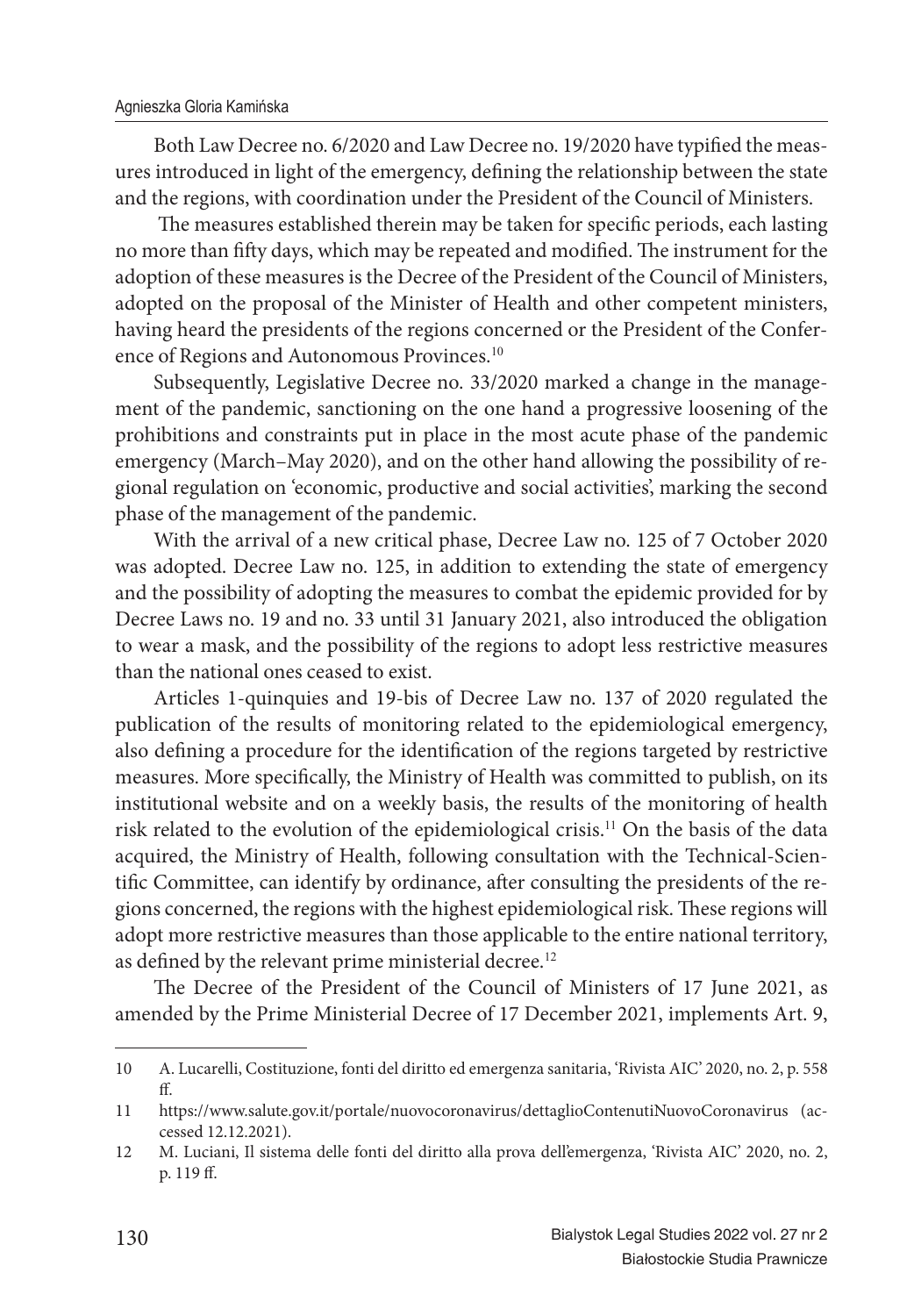paragraph 10, of Law Decree 52 of 2021 (so-called Reopening) in the specific matter of COVID-19 Green Certifications and governs the procedures for the issue of said certifications aimed at facilitating the free movement of citizens in safety within the national territory and the European Union (see Council Recommendation (EU) 2021/961 of 14 June 2021).

As a preliminary remark, it should be noted that the COVID-19 green certification – EU Digital COVID Certificate, which will be in force for one year starting from 1 July 2021, was adopted following the provision created at the European level of a common technical platform for Member States (gateway) active from 1 June 2021 to ensure that certificates issued by European states can be verified throughout the EU.

With regard to this, Regulation (EU) 2021/953 of 14 June 2021 was adopted for the definition of the Community framework for the issue, verification and acceptance of interoperable certificates of vaccination, testing and recovery for the movement of EU citizens and Regulation (EU) 2021/954 of 14 June 2021 for third-country nationals legally residing in the territory of the Member States during the COVID-19 pandemic.

On 5 July 2021, a corrigendum to the 36th Recital was published in OJEU L regarding the principle of no direct or indirect discrimination of persons who are not vaccinated, not only for medical reasons, but because they are not in the target group for which the COVID-19 vaccine is currently administered or allowed, such as children, or because they have not yet had the opportunity to be vaccinated, but also because they have chosen not to be vaccinated.

Since 1 July 2021 the COVID-19 green certificate is in fact valid as an EU Digital COVID Certificate to allow free travel within all EU countries and the Schengen area. On 17 June in Italy the national platform at the Ministry of Health (DGC platform – digital green certificate) was activated, allowing members of the public to obtain the green certificate, both in digital and printable format, containing identification data validated by a QR code relating to vaccination or recovery or even the type of test carried out that shows a negative result regarding infection (Annex A to the decree). It can be requested to be shown at public events, to access nursing homes or other facilities, or to enter or exit territories classified as 'red zone' or 'orange zone'. In addition to allowing the collection, modification and verification of the data of the certifications, the platform guarantees interoperability with the information systems of other EU countries, also for the purposes of monitoring the data collected (Attachment B to the decree).

# **2. Restriction of Fundamental Freedoms and Emergency Legislation**

The lockdowns, to which Italy also has been subjected as a result of the COVID-19 pandemic, have had an impact on the fundamental freedoms provided for by the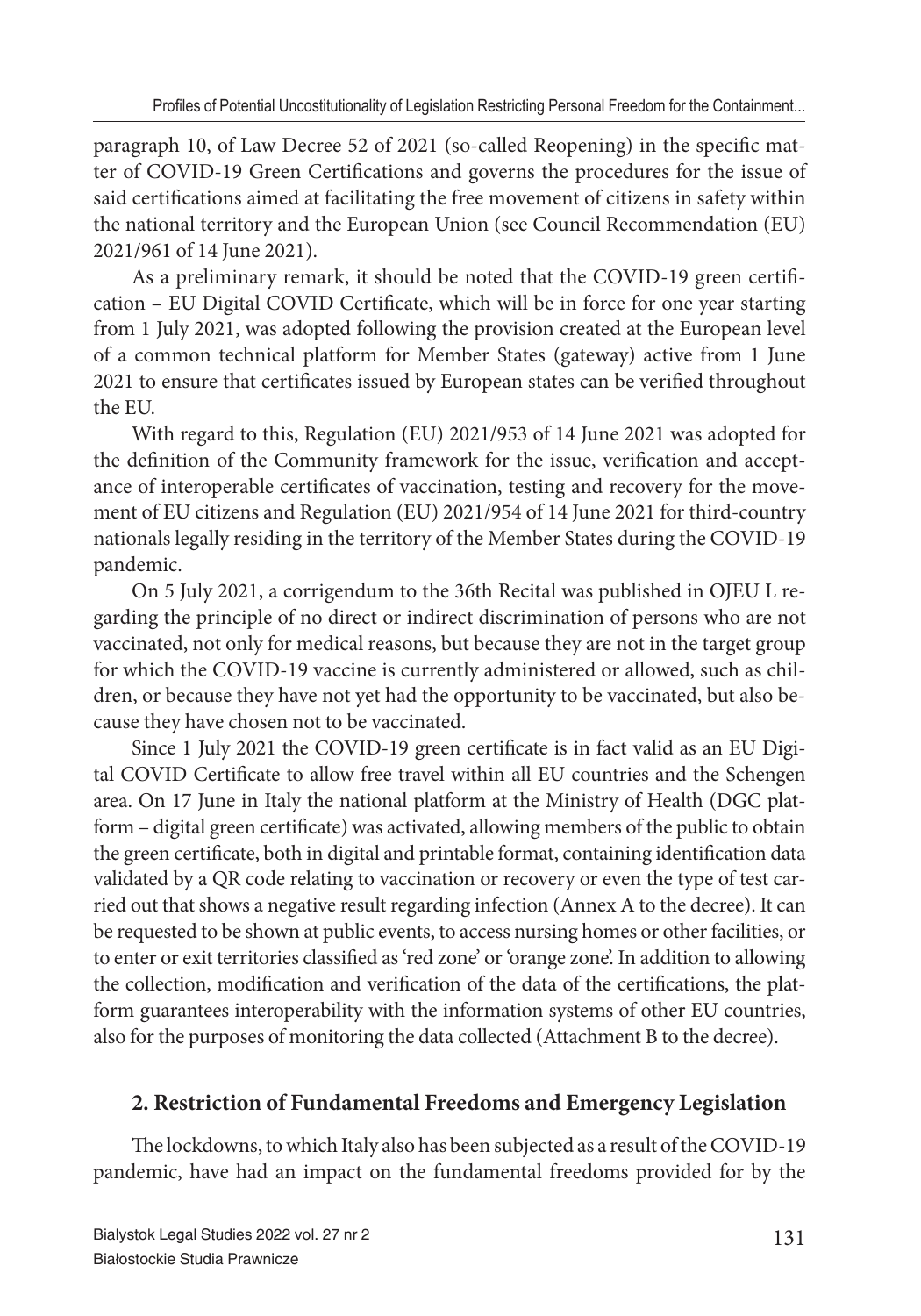Italian Constitution, thus limiting even the constitutionally guaranteed rights: right to work (Art. 4), the freedom and secrecy of correspondence (Art. 15), freedom of movement (Art. 16), freedom of assembly (Art. 17), freedom of religion (Art. 19), to some extent freedom of thought (Art. 21), the right to education (Art. 33–34), the right to strike (Art. 40) and the freedom of private economic initiative (Art. 41).<sup>13</sup>

During the pandemic, all of these freedoms and rights should have been balanced with the right to health (Art. 32), which is defined by the Italian Constitutional Charter as 'the interest of the community'.<sup>14</sup> However, the balance was not carried out in an adequately considered manner. Although, as will now be shown, the Constitution allows for the limitation of fundamental rights, public health reasons were much preferred.

Constitutional foundations 'legitimise' limitations to freedoms: as regards freedom of movement, in the 'reasons of health or safety' (Art. 16); freedom of assembly, in the 'proven reasons of safety and public security' (Art. 17); private economic initiative, since it cannot be carried out in contrast with social utility or in such a way as to damage security, freedom, human dignity (Art. 41).<sup>15</sup>

In any case, there are certain requirements to be met for restrictive measures to remain within the constitutional perimeter: 1) temporariness; 2) proportionality and reasonableness; 3) dialogue with the executive power:

- 1. the compression of fundamental freedoms must be time-limited and permanently linked to the state of affairs giving rise to them;
- 2. the compression of fundamental freedoms must be strictly proportional and reasonable with respect to the protection of health but, at the same time, since it is a question of limitations to some fundamental rights and freedoms, the balancing must lead to protecting the other rights as much as possible, while preserving the right to health. For example, the balancing of rights arises when personal data are tracked both for prevention purposes and in order to track contacts of persons testing positive for the virus;
- 3. the respect of forms and balances in relation to the executive power arises to the extent that the adoption of emergency measures entails forms of concentration of powers in the hands of the executive and in general with the other constitutional bodies. This implies the need to ensure the exercise of the guaranteeing role of the president of the Republic, as well as of parliament,

<sup>13</sup> A. Algostino, COVID-19: primo tracciato per una riflessione nel nome della Costituzione, 'Rivista AIC' 2020, no. 3 *passim*.

<sup>14</sup> F. Scalia, Principio di precauzione e ragionevole bilanciamento dei diritti nello stato di emergenza, 'Federalismi.it', 18 novembre 2020, p. 186 ff.

<sup>15</sup> T.E. Frosini, La libertà costituzionale nell'emergenza costituzionale, (in:) T.E. Frosini (ed.), Teoremi e problemi di diritto costituzionale, Milano 2008, p. 116 ff.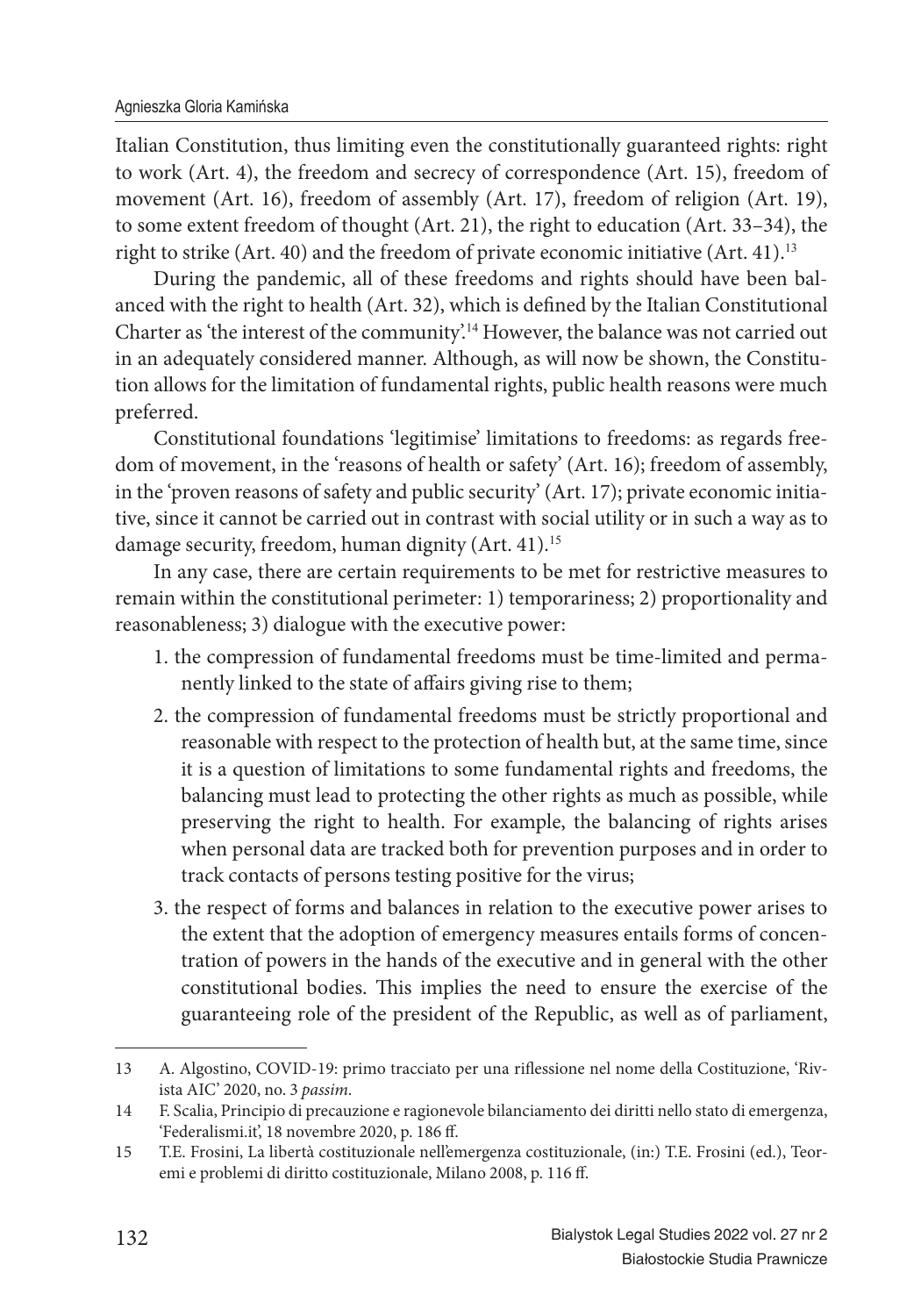which should be constantly informed. When converting decree laws, parliament should express its opinion on the measures adopted by the executive.

In any case, the restriction of fundamental rights can only be tolerated in cases of absolute 'emergency'.

Although the Italian Constitution does not provide for the notion of 'emergency', it has proved that it is flexible enough in dealing with exceptional events<sup>16</sup>. In fact, the Italian constitutional fathers wanted to avoid introducing a so-called 'state of emergency'<sup>17</sup> into the constitution in order to prevent it from legitimising the adoption by the executive or legislative powers of measures aimed at changing the established order or altering relations between powers and between powers and citizens.

Given serious emergency situations, the Italian Constitution provides that the executive power can take over from the legislative power; however, this substitution must take place in the form of an urgent decree ('*decreto-legge*', as provided by Art. 77 of the Italian Constitution), precisely because it is the unpredictability of the emergency that justifies its adoption as it gives rise to a conflict between fundamental rights.

The acts of necessity and urgency are therefore only constitutionally provided if the intervention of the executive power is then subject to the control of parliament within the following 60 days (as provided for by Article 77 of the Constitution<sup>18</sup>) and if the measures adopted in the decree respect the principles of temporality, proportionality and adequacy mentioned above. Only if these conditions are fully observed are acts having the force and value of law (*decreto-legge*) also compatible with the principle of reservation of law ('*riserva di legge*'). This principle states that matters governing fundamental principles must always be regulated by law and with parliamentary control and not by sub-legislative sources.

<sup>16</sup> F. Rimoli, Emergenza e adattamento sistemico. Sui limiti di resilienza degli ordinamenti democratici. Parte Prima, in Lo Stato, 'Rivista Semestrale di Scienza costituzionale e teoria del diritto' 2020, no. 14, p. 164 ff.

<sup>17</sup> A. Algostino, Costituzionalismo …, *op.cit.,* p. 6; for further analyis,G. Bascherini, L'emergenza e i diritti. Un'ipotesi di lettura, 'Rivista di Diritto Costituzionale' 2003, p. 3 ff ; A. Pizzorusso, Emergenza, state of (in:) Enciclopedia delle scienze sociali, Roma 1993, p. 551; F. Modugno, D. Nocilla, Problemi vecchi e nuovi sugli stati di emergenza nell'ordinamento italiano, (in:) Scritti in onore di M.S. Giannini, Milano 1988, vol. II, p. 515.

<sup>18</sup> Art. 77 of the Italian Constitution states that: '*The Government may not, without delegation from Parliament, issue decrees that have the force of an ordinary law. When, in extraordinary cases of necessity and urgency, the Government adopts, on its own responsibility, provisional measures with the force of law, it shall on the same day submit them for conversion to the Houses of Parliament which, even if dissolved, shall be specially convened and shall meet within five days. Decrees shall cease to* have effect from the outset unless they are converted into law within sixty days of their publication. The Houses may, however, regulate by law the legal relations that have arisen on the decrees that *have not been converted into law.*'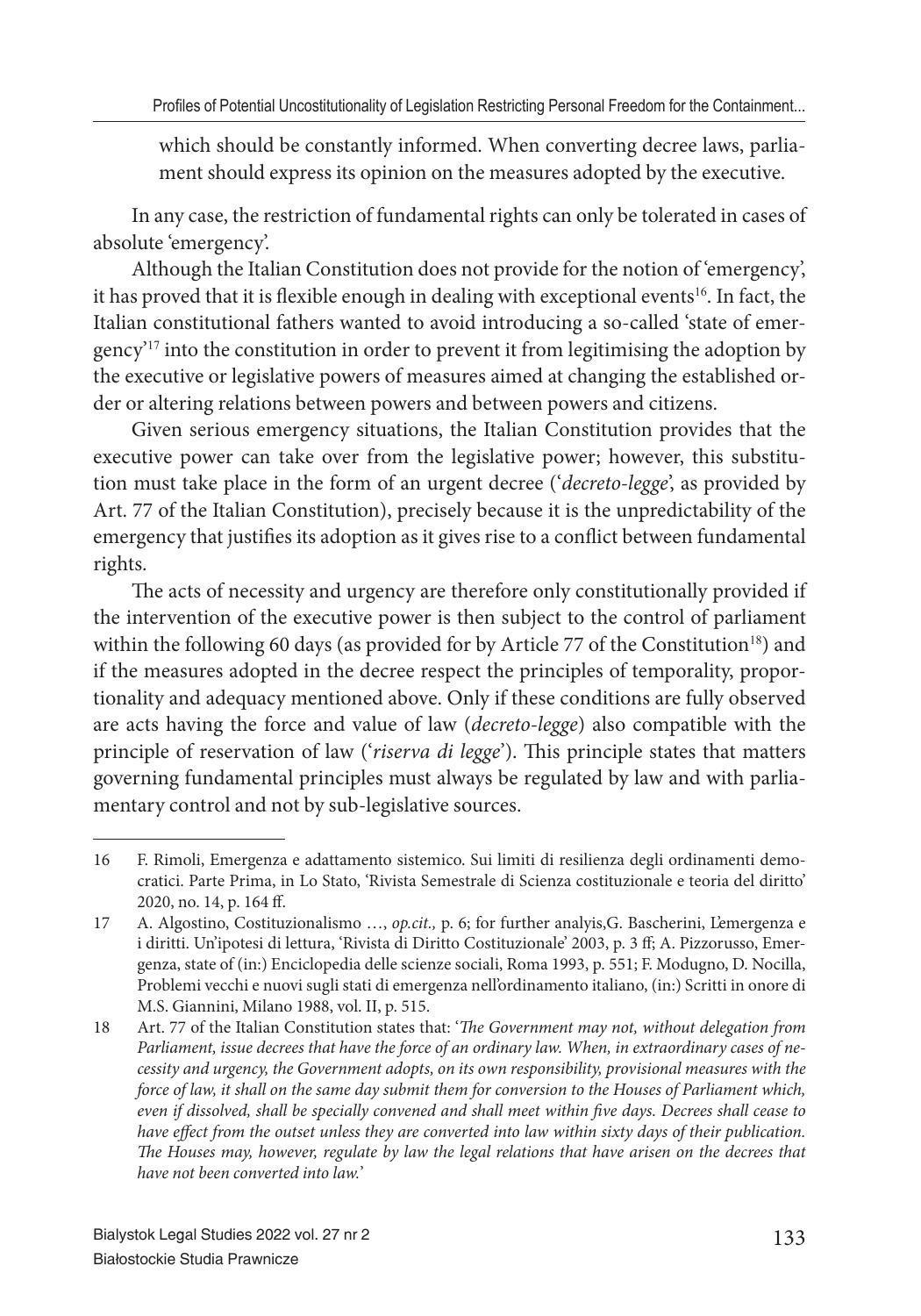#### Agnieszka Gloria Kamińska

In certain matters, therefore, it is essential that the law should always dictate the rules to bind the executive power. In fact, the issue of the compatibility of emergency sources with the constitutional framework has arisen precisely in relation to those secondary sources that have been adopted to deal with the pandemic crisis.

As has also emerged from what has been partly evoked in the second paragraph, the Italian legislator has faced and responded to the urgencies and emergencies of the pandemic crisis especially using 'decree laws' (*decreti-legge*). These instruments appeared to be the most effective in ensuring a rapid and constitutionally oriented intervention. The intervention of the parliament, which, pursuant to Article 77, converts the decree law (*decreto-legge*), therefore promotes the regulatory activity of the government, ensuring compliance with the fundamental principles of reservation of law and legality.

However, the 'formal' respect of the rules does not always determine a 'substantial' respect of rights. In fact, despite this, the promotion and protection of the public interest in health has severely limited the exercise of the above-mentioned fundamental rights.

The distorted use of sources of law during the pandemic, however, cannot be substantially denied. In fact, it is already possible here to highlight how the Italian Constitutional Court has twice intervened on the relationship between legislative instruments (decree laws and decrees of the President of the Council of Ministers (DP-CMs)) and the emergency, and on the division of competences between state and regions in the management of the same.

In the first case, in fact, the Constitutional Court, in its judgment No. 37 of 202119, intervened following the Italian Government's challenge to Valle d'Aosta's regional law No. 11/2020, by which the region had intervened concerning the containment of COVID-19. On that occasion, the court affirmed the unconstitutionality of the regional law for violation of the state's exclusive competence by the region in the field of international prophylaxis because in the face of highly contagious diseases capable of spreading globally, logical and not only juridical reasons impose on the constitutional system the need for unitary discipline at the national level, capable of preserving and guaranteeing the equality of persons in the exercise of the fundamental right to health and at the same time protecting the interests of the community. In view of the seriousness of the pandemic and the need to ensure equality among citi-

<sup>19</sup> Cf. M. Mandato, Sulla titolarità delle competenze in materia di emergenza sanitaria. A proposito della sentenza della Corte Costituzionale no. 37/2021, 'Rivista Quadrimestrale di diritto pubblico' 2021, p. 529 and following; V. Baldini, Conflitto di competenze tra Stato e regione nella lotta alla pandemia. Un sindacato politico della Corte costituzionale? Riflessioni a margine della sent. no. 37 del 2021 della Corte costituzionale, 'dirittifondamentali.it' 2021, no. 1, p. 415; G. Caggiano. I vincoli di legittimità costituzionale, sovranazionale e internazionale quale garanzia dei diritti fondamentali degli stranieri nell'ordinamento italiano, 'Studi sull'integrazione europea' 2021, p. 9 and following.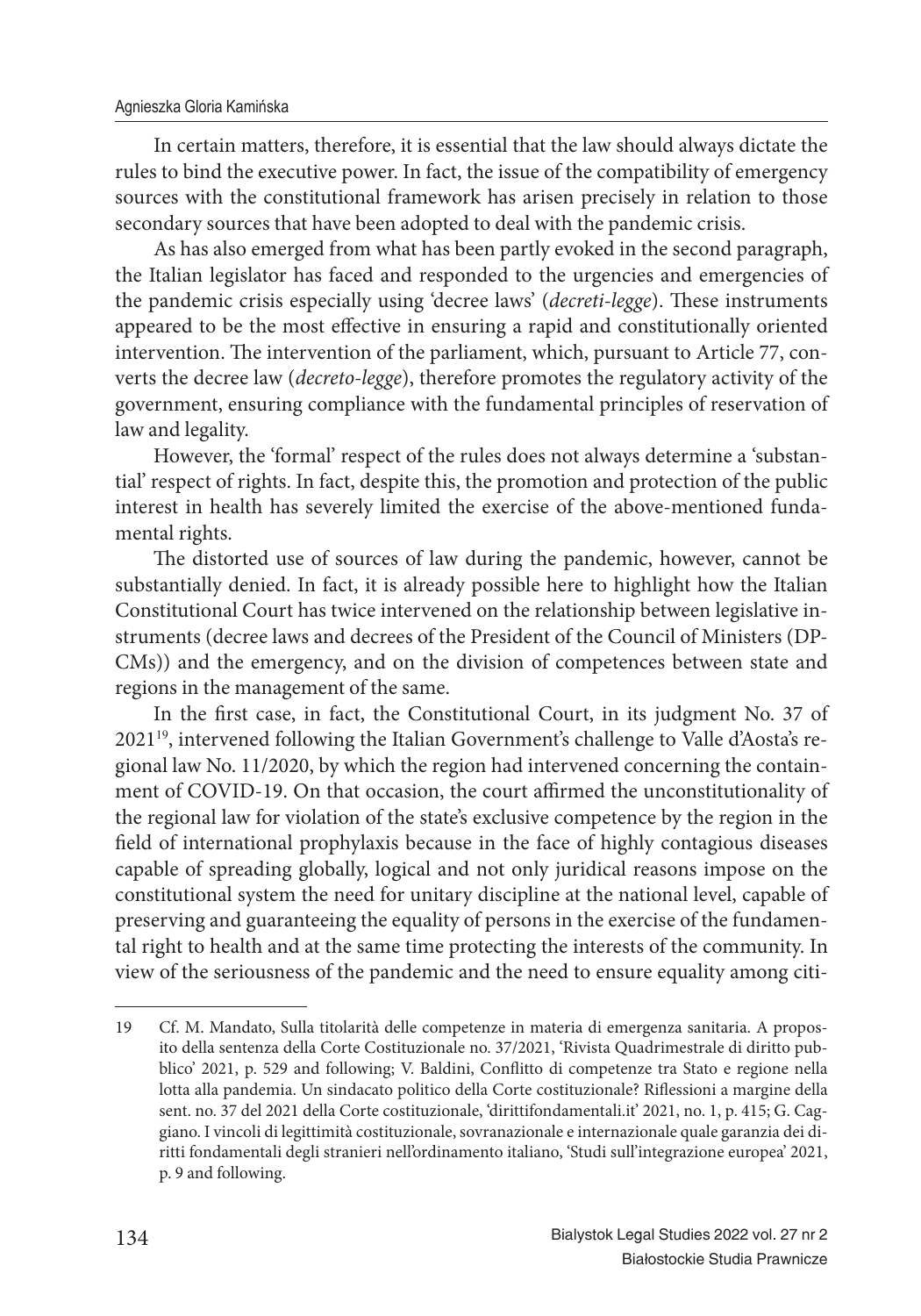zens from the outset and not to prejudice citizens, the Court used the 'precautionary suspension of the law' for the first time in its history, thus avoiding further risks of contagion.

The main interesting aspect of the pronouncement given by the Constitutional Court therefore relates to the importance of having placed the subject of 'international prophylaxis'<sup>20</sup> among the exclusive competences of the state, excluding that the epidemiological emergency constitutes a legislative sector in which both state and regions can intervene. The pronouncement thus goes beyond the principle of loyal cooperation between state and regions, admitting that discretion is primarily the prerogative of the state. The Constitutional Court, in practice, did no more than confirm the central government's operational model that had been pursued since the beginning of the pandemic, which has provided for a form of centralisation of the management of the virus containment procedures, effectively limiting the discussion with the regions to a 'consultation' phase.<sup>21</sup>

In the second case, by sentence no. 198/2021<sup>22</sup>, the Italian Constitutional Court rejected the issue of constitutional illegitimacy concerning the emergency legislation with which the government managed the initial phase of the COVID-19 pandemic.<sup>23</sup> In particular, the question of legitimacy was raised by the judge of Frosinone, who doubted the conformity of certain provisions of Decree Law no. 6/2020 and Decree Law no. 19/2020, with Articles 76 and 77 of the Constitution (about the legislative procedure of '*decreti legislativi*' and *decreto-legge*), in the part in which the regulations in question were essentially delegating the legislative function, typical of parliament, to the government. It was therefore a question of putting the spotlight on the very frequent use of DPCMs in 2020 and 2021 in Italy. The instruments in question, in fact, are not laws of parliament but government decrees (such as administrative acts<sup>24</sup>); therefore, they are not the same source.

The issue of constitutionality originated from a request made by an Italian citizen not to execute an administrative sanction imposed for violating the prohibition to move without justified reason from his home, provided for by the Prime Ministerial Decree of 22 March. The doubt of constitutionality raised by the referring court, con-

<sup>20</sup> M. Mezzanotte, Pandemia e riparto di competenze Stato-Regioni in periodi emergenziali, 'Consulta online' 2021, p. 329 and following.

<sup>21</sup> M. Mandato, Sulla titolarità …, *op.cit.,* p. 536.

<sup>22</sup> *Ex multis, A. Arcuri, La Corte Costituzionale salva i DPCM e la gestione della pandemia. Rifles*sione e interrogativi a margine della sentenza no. 198/2021, www.giustiziainsieme.it, 19 gennaio 2021 (accessed 10.12.2021).

<sup>23</sup> In general, about the topic, A. Iannotti Della Valle, F. Marone, Parlamentarismo e regionalismo alla prova della pandemia: bilancio costituzionale di un'emergenza, 'Le Regioni' 2021, p. 725 and following.

<sup>24</sup> M. Calamo Specchia, F. Salmoni, A. Lucarelli, Sistema normativo delle fonti nel governo giuridico della pandemia. Illegittimità diffuse e strumenti di tutela, 'Rivista AIC' 2021, no. 1, p. 400.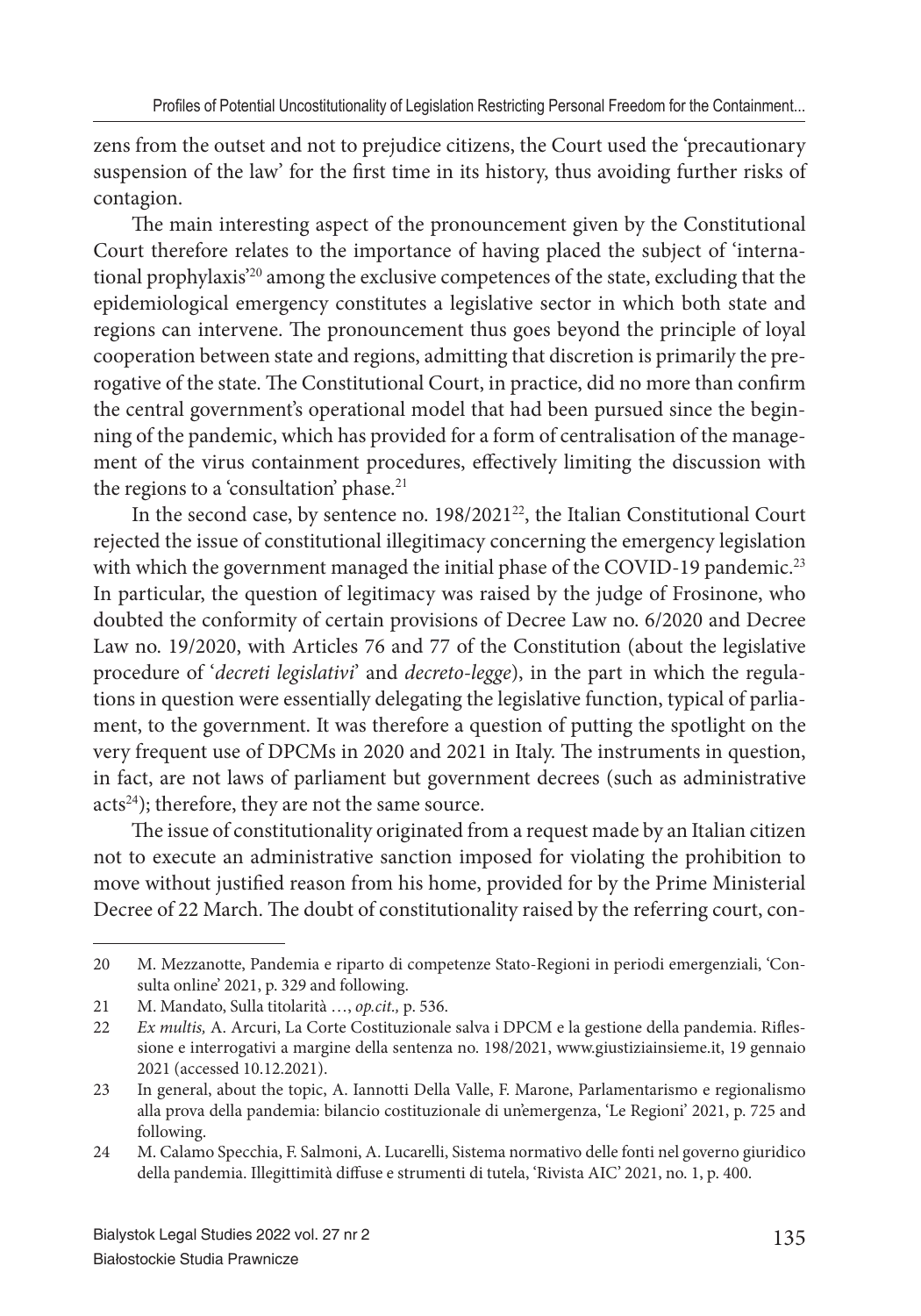cerning the special legal framework governing, *ratione temporis*, the measures that may be adopted by the President of the Council of Ministers and the sanctions connected therewith, would have led to the conduct of the appellant being deemed legitimate. From the point of view of the judge of Frosinone, the DPCM adopted by the prime minister would derogate to ordinary and primary laws, in violation of Art. 76 and 77 of the Constitution.

The argument raised by the judge of Frosinone relied on the fact that the reference made by the decree laws to the prime ministerial decrees translated into the attribution of a power to dictate real and proper general and abstract rules derogating from regulatory sources of ordinary or primary rank, i.e. having the force of law, 'thus delegating to administrative acts the decrees of the President of the Council of Ministers, the regulation of new offences, first criminal and then administrative'.

Nevertheless, the Italian Constitutional Court, in rejecting the merits of the question posed by the judge of Frosinone, does not fully clarify the nature of the DP-CMs adopted during the first phase of COVID-19; the reference to the possibility of qualifying them, now as general administrative acts, now as ordinances adopted for reasons of urgency, remains not fully explicit. At the end the Court stated that the containment measures were in any case subject to determination by the primary source. It is the law that ultimately provides the measure and limits of the exercise of the prime minister's administrative matrix power.

Through this decision, the Constitutional Court basically 'saves' the standardisation model adopted during the most severe pandemic phases, consisting mostly in the exercise of the substantial legislative power by the government. Thus, what cannot be denied is that the Italian Parliament has long been ousted from exercising its function.

To date, the balance of legislative and executive power does not appear to have been restored; on the contrary, it seems that a new relationship between these two kinds of institutional powers has been achieved with a pre-eminence of the former over the latter.

# **3. Article 32 of the Italian Constitution. Health Protection and Balancing Mechanisms in Protecting Fundamental Rights**

As has already been pointed out, one of the peculiar and main effects of the pandemic crisis in Western democratic systems has been recorded in the exercise of constitutionally guaranteed rights and duties. Already during the first phase of the pandemic, the so-called 'lockdown' emphasised the emergence of a deep and lacerating conflict of values within the democratic and liberal state, which has as its object precisely the relationship, or rather the balancing act, between the protection of life (*über alles*) on the one hand and human dignity on the other, understood as the set of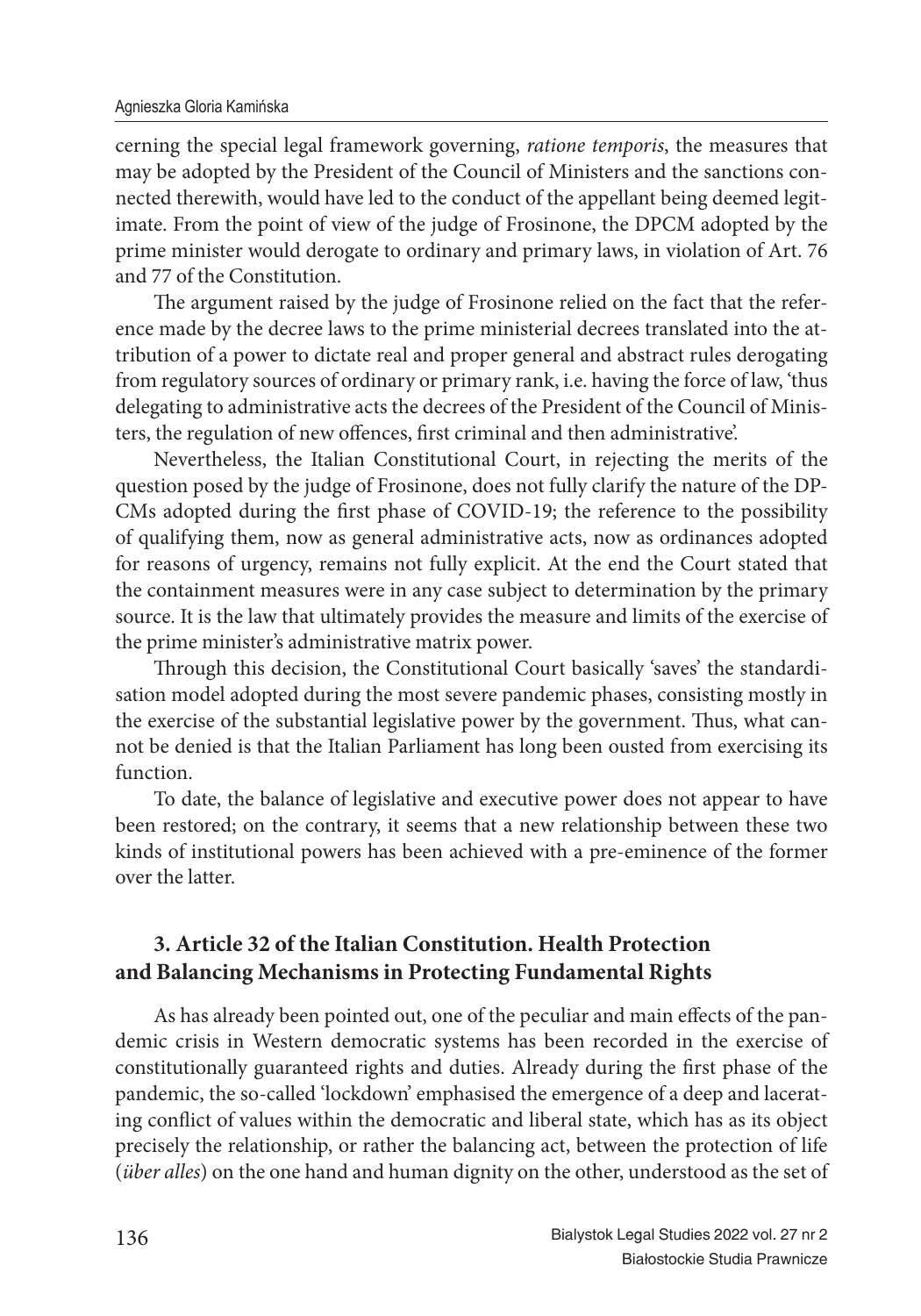rights, freedoms and prerogatives attributed to the citizen in his dealings with public power.<sup>25</sup>

Also in Italy, the legislator had to question whether it was really appropriate to give absolute primacy to the protection of the life and physical integrity of the citizen (guaranteed in Art. 32 of the Constitution) and, therefore, to ensure adequate standards of public health and hygiene, and refraining from promoting effective balancing mechanisms between the constitutional values involved - as seen, first and foremost, health, personal freedom (Art. 13 of the Constitution) and freedom of movement (Art. 16 of the Constitution) right to education (Art. 34 of the Constitution), private autonomy (Art. 41 of the Constitution.); all this has raised some doubts as to the adequacy and proportionality of the restrictive and restraining measures adopted with respect to the prefixed purpose of protection, namely the reduction of contagion and the maintenance of an efficient health service.

Article 32 of the Italian Constitution expresses a unitary vision of the good of health as the object of both individual and collective interest, marked by a strong element of novelty compared to the basic approach that characterised previous periods.

The Constituent Assembly, when examining Article 26 of the Draft of the Italian Constitution, highlighted the connection between health and the integral realization of freedom and equality of individuals.

The constitutional provision, in fact, places health in a condition of well-being, as a value perceived by the individual as a result of elements internal and external to the subject and, in this respect, differs from the content of the other constitutional rights, since it does not refer directly to a material activity or legal conduct.<sup>26</sup>

The collective shock generated by the diffusivity and lethality of the virus, and the unpreparedness of almost all the countries involved, including Italy, made it easier for citizens to accept that the bodies delegated with legislative and regulatory powers could act in an emergency manner, adopting binding measures that restricted constitutionally guaranteed rights and sanctions to enforce the measures.<sup>27</sup>

Here, a reference is made to the enhancement of the right to health<sup>28</sup>, as set out in Article 32 of the Italian Constitution, which has led to the adoption of measures restricting personal freedom and movement rights.

<sup>25</sup> J. Habermas, K. Gunther, Nessun diritto fondamentale vale senza limiti, inwww.giustiziainsieme. it, 30 May 2020 (accessed 10.12.2021).

<sup>26</sup> R. Bifulco, A. Celotto, M. Olivetti (eds.), Commentario alla Costituzione, Torino 2006, pp. 659– 660.

<sup>27</sup> M. Luciani, Il sistema delle fonti del diritto alla prova dell'emergenza, in Liber Amicorum per Pasquale Costanzo, 2020, in www.giurcost.org; G.L. Gatta, Emergenza COVID-19 e "fase 2": misure limitative e sanzioni nel d.l. 16.5.2020, no. 33 (nuova disciplina della quarantena), www.sistemapenale.it, 18 maggio 2020 (accessed 9.12.2021).

<sup>28</sup> C. Clemente, La salute prima di tutto. Art. 32 della Costituzione italiana: testo integrale del dibattito costituente e attualità di un'analisi sociologica, Milano 2020.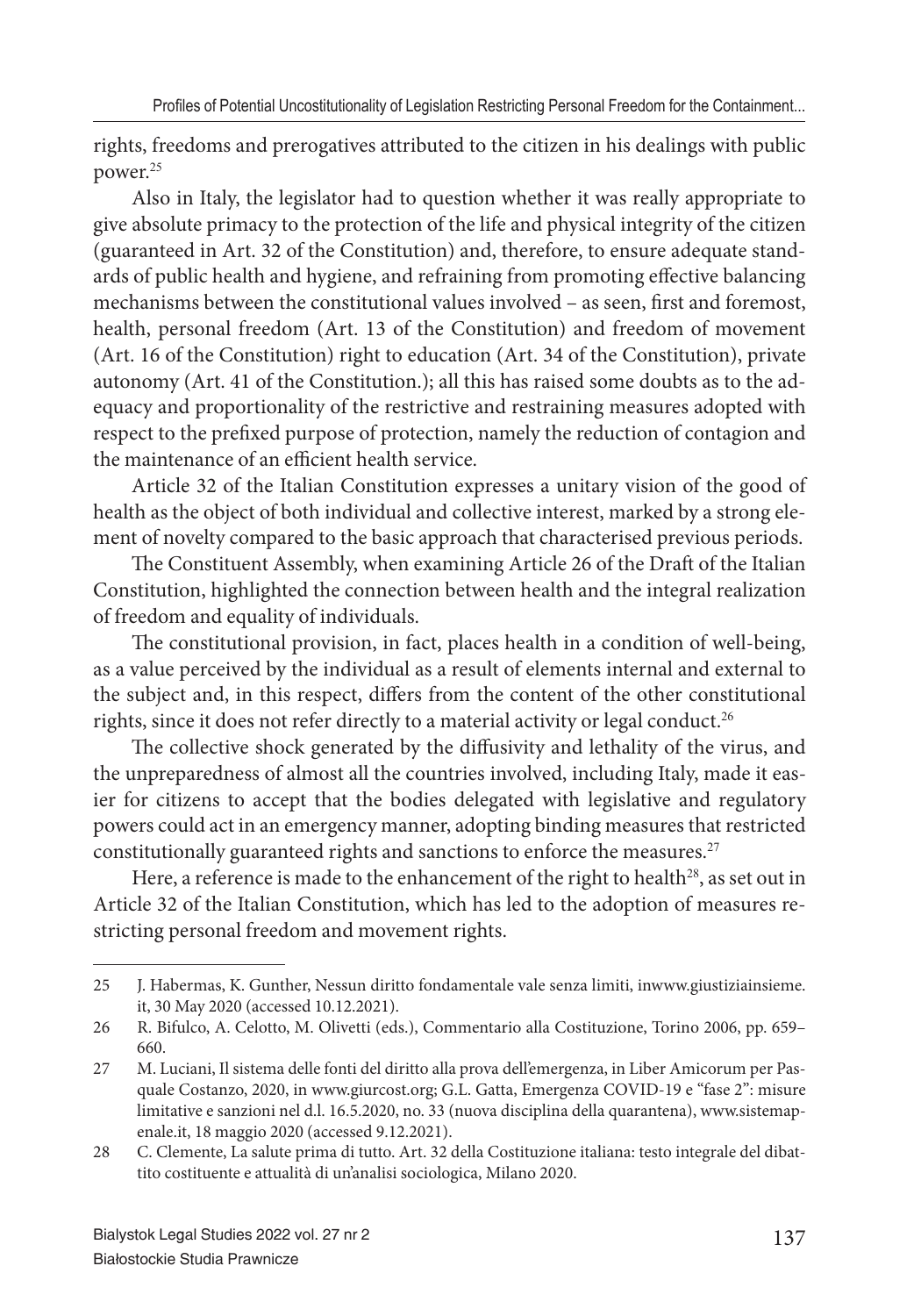#### Agnieszka Gloria Kamińska

In order to provide a brief overview of what has happened, it is sufficient to recall that, precisely because of the need to protect the right to health, the first lockdown, in the spring of 2020, led to the total closure of all shops, schools and universities and, in general, most workplaces, except for essential ones such as supermarkets and pharmacies, and the obligation for Italian citizens not to leave their homes for any reason whatsoever, except for health reasons (having to go to the hospital), for work reasons (having to go to one's workplace, provided that it was a public body or a company that had not adopted smart working) or for other reasons clearly stated by the public authority.<sup>29</sup>

In addition, citizens wishing to leave their homes were required to prove the existence of one of these circumstances by completing a so-called 'self-certification' that the police authorities could request in the event of a check.<sup>30</sup> Violation of this obligation or the drawing up of false self-certification would have led to the imposition of administrative and criminal penalties (in the case of the crime of forgery or in the case of violation of the quarantine obligation due to COVID-19).

The protection of public health, linked to the need to limit contagion among the population and the overloading of hospital facilities, had thus led the Italian government, having established the 'state of emergency' currently still in force, to adopt the DPCMs<sup>31</sup>, i.e. a sub-legislative regulation, with which, in fact, the restriction or limitation of certain fundamental rights was given shape, precisely on the assumption that the need to ensure the collective protection of health should not be delayed. Personal freedom, freedom of movement, freedom of education, free private economic initiative and the right to health itself, if understood as a prerogative of the individual (Art. 32, paragraph 1, of the Constitution) who freely chooses whether and how to protect his integrity, were indirectly deemed expendable rights.

In order to understand how it was possible to adopt these decisions without a direct intervention of the Italian Constitutional Court<sup>32</sup>, aimed at restoring and affirming due equality and, therefore, a rational and proportional balance between all the rights in question, it is useful to investigate the content of the right to health, as desired by the constitutional fathers in 1946.

<sup>29</sup> F. Ancora, Coronavirus, spostamenti, motivazioni, autocertificazione, 'Sanità Pubblica e Privata' 2020, vol. 3, pp. 5–8.

<sup>30</sup> L. Marilotti, Contenimento del contagio, limitazioni domiciliari e salute psicofisica nell'attività di polizia sanitaria anti-coronavirus, 'in federalismi.it' 2021, vol. 1, pp. 214–258; G.L. Gatta, Emergenza COVID-19 e 'fase 2', op. cit. pp. 1–5; V. Tamburrini, La limitazione dei diritti costituzionali in tempo di pandemia: alcune osservazioni sul carattere fondamentale dell'interesse della collettività alla salute, G. Scaccia (ed.), Emergenza COVID-19 e ordinamento costituzionale, Torino 2020, p. 34.

<sup>31</sup> See § 2.

<sup>32</sup> In the past for Constitutional Court's interventions, S. Barbareschi, Tecniche argomentative della Corte Costituzionale e tutela dei diritti sociali condizionati. Riflessioni a partire dal diritto alla salute, 'in federalismi.it' 2018, vol. 13, p. 10.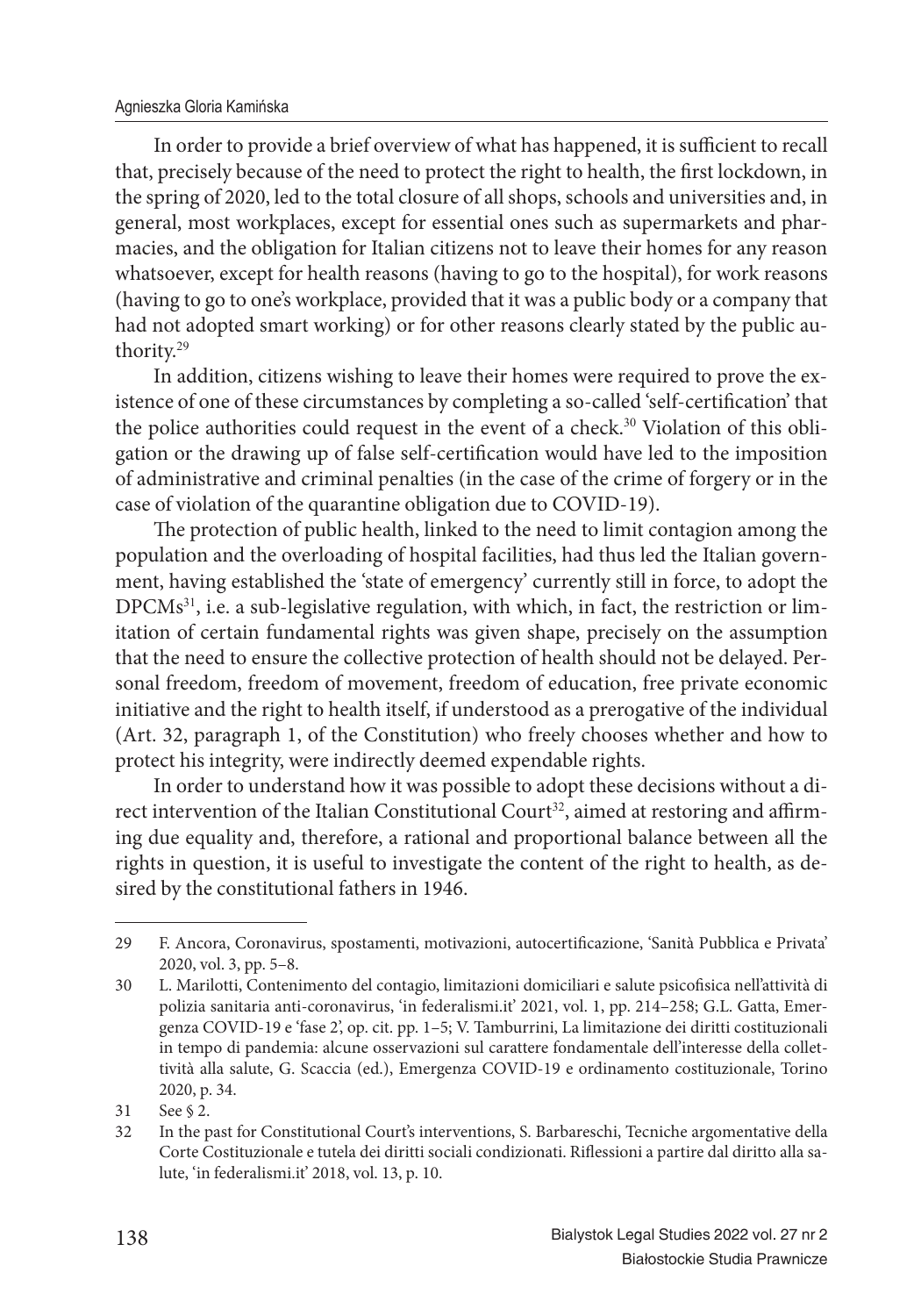It is now appropriate to remember how the right to health, as anticipated enshrined in Article 32 of the Italian Constitution<sup>33</sup>, is protected both in an individual dimension, precisely as a right $34$ , and in a collective dimension, as a public value connected to the safeguarding of public health. In its collective dimension, health is defined as a public 'interest'<sup>35</sup>, i.e. as a super-individual interest that unites an entire collective or society, for the protection of which all members of the community are required to adopt a certain behaviour or to avoid it.

The right to health is therefore protected from a perspective that ensures a balance between individual and collective reasons. In this context, the human being is placed at the very centre of the protected interest and not as an instrument to be placed in relation to the state, as the final subject to be protected.<sup>36</sup>

This is demonstrated by the fact that any citizen may be subjected to compulsory health treatment (such as, for example, the vaccine<sup>37</sup>, which is still under discussion in Italy) except by provision of law, following a parliamentary debate, and provided that fundamental human rights are not violated and that there is a 'cost-benefit' ratio between the inoculation of the population and the associated spread of harmful events for human health.

In fact, Art. 32 of the Italian Constitution provides that 'the Republic protects health as a fundamental right of the individual and as interest of the community and guarantees free treatment for the indigent. No one may be obliged to undergo a given medical treatment except by provision of law. The law may in no case violate the limits imposed by respect for the human person.'

The right to health, as constitutionalised in Italy, actually reveals a sort of 'opposition', a perennial conflict between two different ways of conceiving the human being and his dignity.<sup>38</sup>

At present, for example, the introduction of compulsory vaccination to protect against COVID-19 infection is being discussed in Italy. This field is a constant battleground between scientists and politicians.

<sup>33</sup> Ex multis, A. Simoncini, E. Longo, Art. 32, in Commentario alla Costituzione. Rapporti etico-sociali, (in:) R. Bifulco, A. Celotto, M. Olivetti (eds.), Commentario..., *op. cit.,* pp. 659–660.

<sup>34</sup> G. Bianco, Persona e diritto alla salute, Padova 2018.

<sup>35</sup> A. Pizzorusso, Interesse pubblico e interessi pubblici, 'Rivista Trimestrale diritto e procedura civile' 1972, pp. 58–87.

<sup>36</sup> A. De Cupis, Integrità fisica, Enciclopedia Giuridica, Roma,1989, vol. 17, pp. 1-2.

<sup>37</sup> About vaccines and obligations, see C. Magnani, I vaccini e la Corte costituzionale: la salute tra interesse della collettività e scienza nelle sentenze 268 del 2017 e 5 del 2018, in Forum di quaderni costituzionali, pp. 10–15.

<sup>38</sup> In the Italian perspective, ex multis, F. Sacco, Note sulla dignità umana nel diritto costituzionale europeo, S. Panunzio (ed.), I diritti fondamentali e le Corti in Europa, Napoli 2005, p. 609; S. Prisco, La dignità nel dibattito biogiuridico e biopolitico. Linee ricostruttive, 'BioLaw Journal' 2019, vol. 2, pp. 61–82.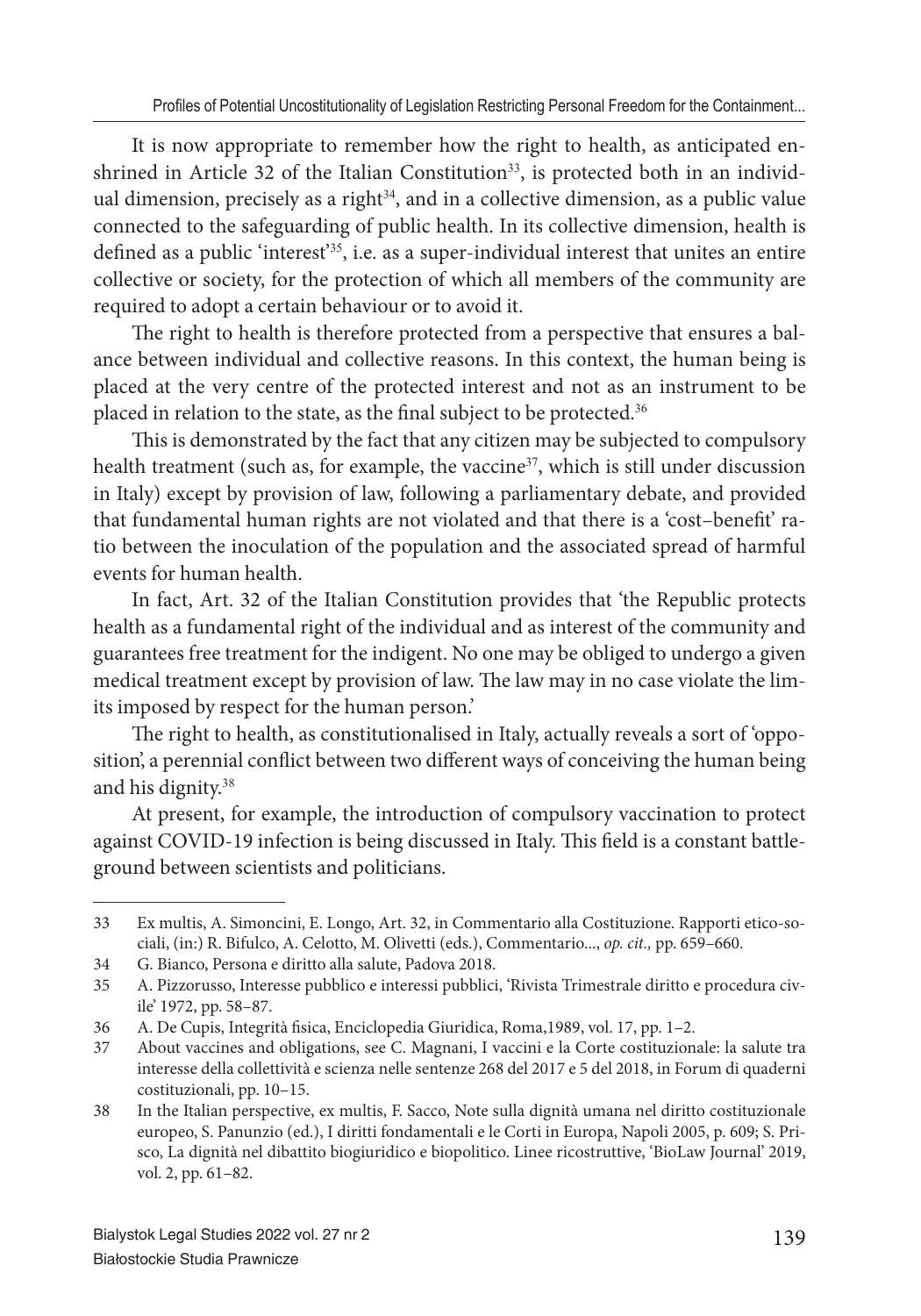In any case, these provisions, according to which medical treatment can only be imposed by law and in no case can it 'violate the limits imposed by respect for the human person', have been further specified by constitutional jurisprudence. In fact, it has been clarified that 'Article 32 of the Constitution postulates the necessary balancing of the individual's right to health (also in its content of freedom of treatment) with the coexisting and reciprocal right of others and with the interest of the community', so that the law imposing medical treatment is not incompatible with Article 32 of the Constitution<sup>39</sup>. Treatment is intended not only to improve or preserve the state of health of the person subjected to it, but also to preserve the state of health of others; if it is provided that it does not adversely affect the state of health of the person who is obliged to undergo it, except only for those consequences that appear normal and, therefore, tolerable; and if, in the event of further damage, the payment of a fair indemnity in favour of the injured party is provided for, regardless of the parallel protection of compensation.

More broadly, about the provisions on the right to health, the general consideration that these fundamental rights are decisive 'for the construction of the identity of their holders', but at the same time they establish the order of a political and social community.

In this sense, it is fundamental to reflect on whether 'health reasons' can determine freedom of movement and freedom of assembly in the respective provisions that consecrate them at constitutional level. The same question would also seem to apply to other constitutional rights, the exercise of which presupposes assembly as is the case for the enjoyment of religious freedom (e.g. the profession of worship); or the right to education; or the right to work.

What actually matters, in order to ensure a minimum level of proportionality and reasonableness to be respected in the limitation of constitutional rights, is that the limitation should take place only as a last step, for an absolutely circumscribed period of time and for the achievement of an objective of common interest and only after the legislator has acknowledged that the individual citizen is absolutely unable to contribute with his own autonomous and free behaviour to the safeguarding of the collective interest.

Only in this hypothesis could the absolute ineffectiveness of health protection as a right of the individual in a community perspective give way to the use of instruments and regulatory measures that compulsorily tend to achieve the above-mentioned objective.

Definitively, what can be said is that the Italian Constitution, therefore, does not impose a 'model' but, on the one hand, seeks to ensure that each individual can develop his own capacity for self-determination even in the field of the right

<sup>39</sup> About that, see F. Modugno, Trattamenti sanitari «non obbligatori» e Costituzione, 'Dir. e Soc.' 1982, p. 313; S. Panunzio, Trattamenti sanitari obbligatori e Costituzione, 'Dir. e Soc.' 1979, p. 875.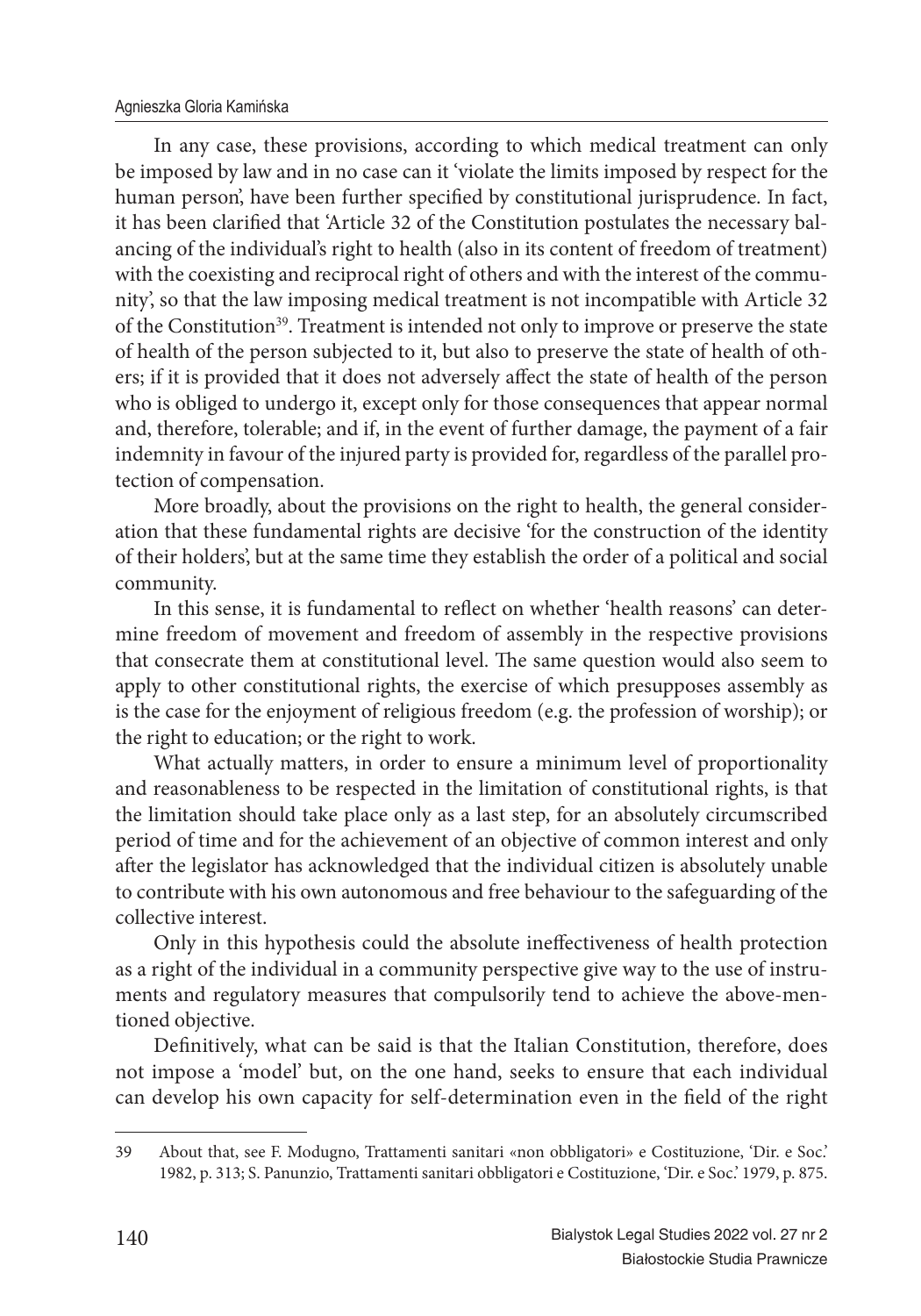to health, choose treatment in the light of informed consent or even not have any treatment at all.

However, the state may intervene when the right of the individual is not capable – by itself – of ensuring the 'public interest' of the community, i.e. a safe and adequate public health situation.

The collective value of the right to health can sometimes justify compulsory health treatments such as, only in cases strictly provided for by law, vaccines. This was recently recognized by the Council of State's ruling no. 7045/2021<sup>40</sup>, which stated that 'the selective compulsory vaccination introduced by Article 4 of d.l. no. 44 of 2021 for medical personnel and, more generally, of health interest responds to a clear purpose of protection of these personnel in the workplace and, therefore, for the benefit of the person, according to the personalist principle<sup>'41</sup>, but also for the protection of patients and users of healthcare, public and private, according to the principle of solidarity, which animates the Constitution, and more particularly of the most fragile categories and the most vulnerable individuals (due to the existence of previous illnesses, even serious ones, such as cancer or heart disease, or advanced age), who are in need of care and assistance, often urgent, and for this reason are in frequent or continuous contact with healthcare or social-healthcare personnel in places of care and assistance. The *ratio* for this specific provision is to be found not only in the introduction to Decree Law 44/2021, which highlights 'he extraordinary need and urgency of issuing provisions to ensure homogeneous national activities aimed at containing the epidemic and reducing risks to public health, with particular reference to the most fragile categories, also in the light of the data and medical and scientific knowledge acquired to deal with the epidemic of COVID-19 and the commitments made, including at international level, in terms of prophylaxis and vaccination coverage', but also in the same text of Art. 4, when in paragraph 4 it expressly recalls the 'purpose of protecting public health and maintaining adequate conditions of safety in the provision of treatment and care services'.

The Constitutional Court too, in 2018<sup>42</sup>, rejected an appeal by the Veneto region<sup>43</sup>, subordinating its legitimacy to a series of requirements: circumstances such as to require a 'pact of solidarity' between citizen and state; negative consequences that are absent or normally tolerable for the obliged party; limited number of compensations for more serious cases regardless of fault; scientific reasonableness.

<sup>40</sup> See Constitution Stato, sent. 20 October 2021, no. 7045, 'Rass. dir. Farmaceutico' 2021, p. 1400.

<sup>41</sup> G. Zampini, L'obbligo di vaccinazione anti Sars-Cov-2 tra evidenze scientifi che e stato di diritto, 'Il Lavoro nella giurisprudenza' 2021, p. 221.

<sup>42</sup> Italian Constitutional Court, sent. no. 5/2018.

<sup>43</sup> See L Durst, Il modello italiano di vaccinazione obbligatoria tra giurisprudenza costituzionale e sviluppi legislativi, 'GiustAmm.it' 2019, no. 1, p. 13.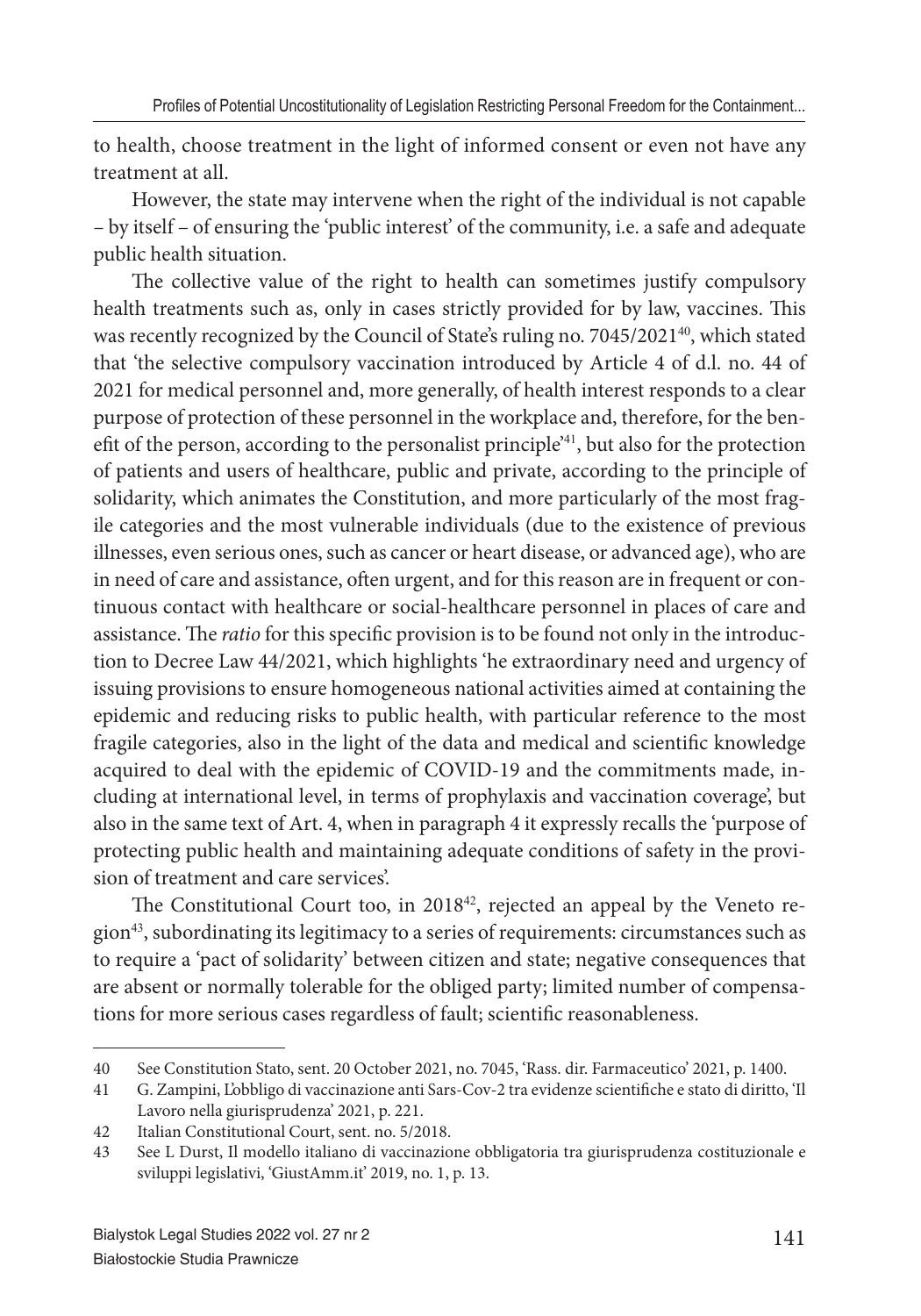### **Conclusions**

In the space given to me to examine the case of Italy, it has certainly not been possible to highlight all the various profiles, both positive and critical, that characterize this legal system in relation to the pandemic emergency.

The Italian legal system has overall proved to be adequate, thanks to the flexibility and plurality of legal instruments provided for in the Constitution, first and foremost the *decreto-legge*, although the balance between the powers of the state seems to be skewed in favour of the government, in responding to legislative needs for an immediate response to Covid. If, however, from a formal point of view any significant profiles of constitutional incompatibility have emerged yet, from a substantial point of view some critical profiles remain.

There is no doubt that the decision to prioritise the protection of the public interest of health over the exercise of many individual rights and freedoms (movement, association, religion, etc.) was not the result of a proper weighing up of the interests at stake, which should have taken place in parliament, but the result of an emergency situation.

Certainly, profiles of unconstitutionality may emerge if the 'state of emergency' does not come to an end within a few months. Recently, it has been prorogated until March 2022. Nevertheless, if the pandemic crisis, as it seems to be, continues to be the reality and not only a passing emergency, the Italian state should intervene only with law promulgated by the parliament, ensuring an effective and objective balancing of all interests, rights and liberties. Only in this way can the Italian democracy prevail over the pandemic and over other emergencies.

#### **REFERENCES**

- Algostino A., Costituzionalismo e distopia nella pandemia di Covid-19 tra fonti dell'emergenza e (s)bilanciamento dei diritti, 'Costituzionalismo.it' 2021, vol. 1.
- Ancora F., Coronavirus, spostamenti, motivazioni, autocertificazione, 'Sanità Pubblica e Privata' 2020, vol. 3.
- Arcuri A., La Corte Costituzionale salva i DPCM e la gestione della pandemia. Riflessione e interrogativi a margine della sentenza no. 198/2021, in www.giustiziainsieme.it, 19 January 2021.
- Autori Vari, Il Mondo dopo la fine del Mondo, Bari-Roma 2020.
- Azzariti G., I limiti costituzionali della situazione d'emergenza provocati dal Covid-19, 'Questione giustizia' 27 March 2020.
- Baldini V., Conflitto di competenze tra Stato e regione nella lotta alla pandemia. Un sindacato politico della Corte costituzionale? Riflessioni a margine della sent. no. 37 del 2021 della Corte costituzionale, 'dirittifondamentali.it' 2021, no. 1.
- Baldini V., Emergenza sanitaria e Stato di prevenzione, 'Dirittifondamentali.it' 2020, no. 1.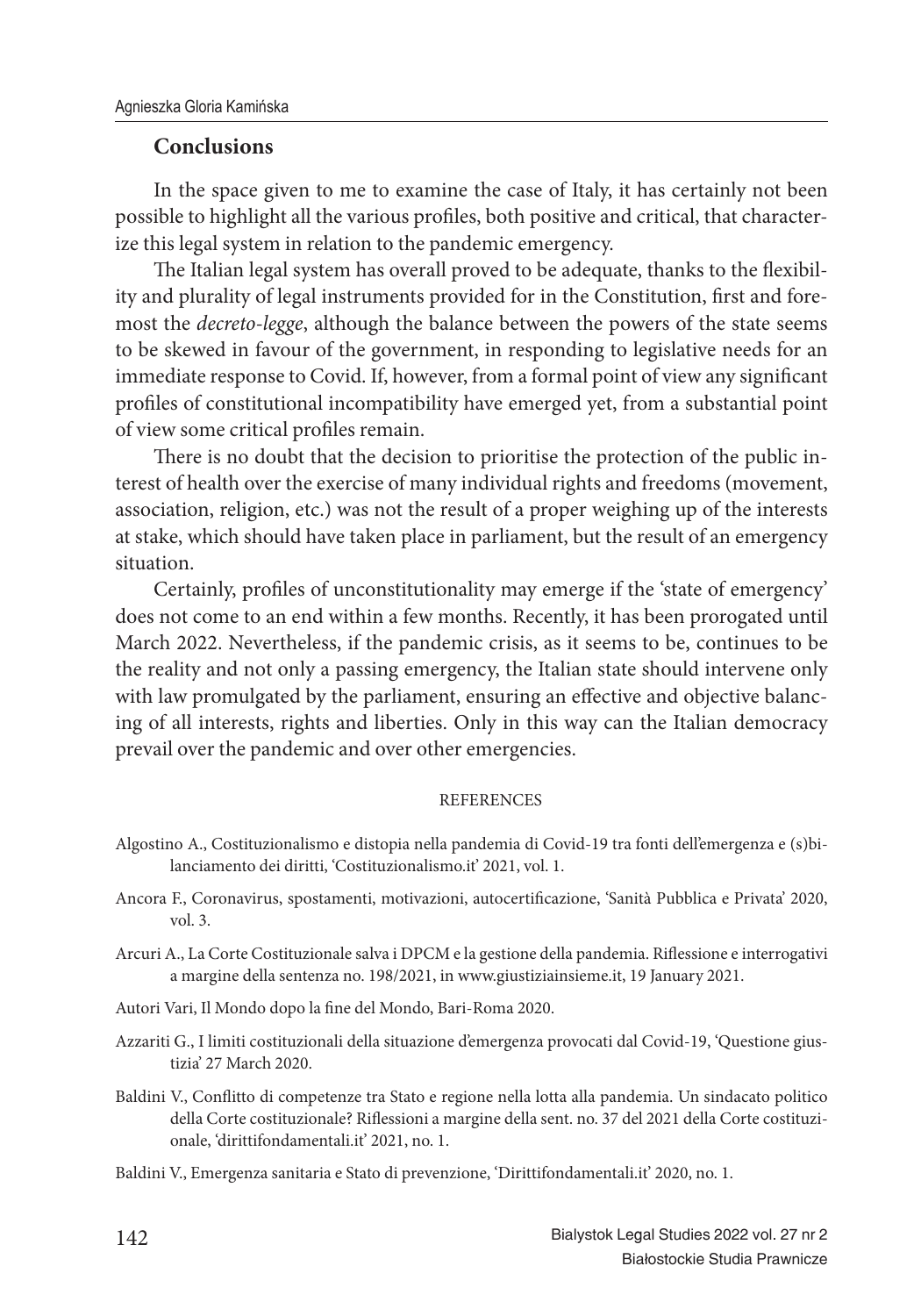Barbareschi S., Tecniche argomentative della Corte Costituzionale e tutela dei diritti sociali condizionati. Rifl essioni a partire dal diritto alla salute, 'federalismi.it' 2018, vol. 13.

Bianco G., Persona e diritto alla salute, Padova 2018.

Bifulco R., Celotto A., Olivetti M. (eds.), Commentario alla Costituzione, Torino 2006.

- Caggiano M., I vincoli di legittimità costituzionale, sovranazionale e internazionale quale garanzia dei diritti fondamentali degli stranieri nell'ordinamento italiano, 'Studi sull'integrazione europea' 2021.
- Calamo Specchia M., Salmoni F., Lucarelli A., Sistema normativo delle fonti nel governo giuridico della pandemia. Illegittimità diffuse e strumenti di tutela, 'Rivista AIC' 2021, no. 1.
- Caravita B., L'Italia ai tempi del coronavirus: rileggendo la Costituzione italiana, 'Federalismi.it' 2020, no. 6.
- Cerere A.M., Ruoli e competenze dei diversi livelli istituzionali nella gestione della pandemia Covid 19 in Italia tra distonie sistemiche e carenze strutturali, 'Rivista AIC' 2021, vol. 3.
- Chomsky N., Precipice, London, 2021.
- Clemente C., La salute prima di tutto. Art. 32 della Costituzione italiana: testo integrale del dibattito costituente e attualità di un'analisi sociologica, Milano 2020.
- Clementi F., Il lascito della gestione normativa dell'emergenza: tre riforme ormai ineludibili, 'Osservatorio AIC' 2020, no. 3.
- De Cupis A., Integrità fisica, Enciclopedia Giuridica, Roma1989, vol. 17.
- Di Cesare D., Virus sovrano? L'asfissia capitalistica, Torino 2020.
- Durst L. Il modello italiano di vaccinazione obbligatoria tra giurisprudenza costituzionale e sviluppi legislativi, 'GiustAmm.it' 2019, no. 1.
- Formisano A., Limiti e criticità dei sistemi costituzionali a fronte dell'emergenza Covid-19, 'Nomos'2020, no. 1.
- Frosini T.E., La libertà costituzionale nell'emergenza costituzionale, (in:) T.E. Frosini (ed.), Teoremi e problemi di diritto costituzionale, Milano 2008.
- Gatta G.L., Emergenza COVID-19 e "fase 2": misure limitative e sanzioni nel d.l. 16.5.2020, no. 33 (nuova disciplina della quarantena), www.sistemapenale.it, 18 March 2020.
- Giuffré F., Calamità naturali ed emergenza nella transizione costituzionale italiana: spunti a proposito di retaggi statualistici e nuova ispirazione autonomistica, 'Diritto e società' 2001, no. 1.
- Guzik-Makaruk E.M., Some remarks on the changes in the Polish Penal Code during the pandemic, 'Bialystok Legal Studies' 2021, vol. 26, no. 6.
- Habermas J., Gunther K., Nessun diritto fondamentale vale senza limiti, www.giustiziainsieme.it, 30 May 2020.
- Iannotti Della Valle A., Marone F., Parlamentarismo e regionalismo alla prova della pandemia: bilancio costituzionale di un'emergenza, 'Le Regioni' 2021.
- Lorenz H., Turhan E., The Pandemic and Criminal Law A Look at Theory and Practice in Germany, 'Bialystok Legal Studies' 2021, vol. 26, no. 6.
- Lucarelli A., Costituzione, fonti del diritto ed emergenza sanitaria, 'Rivista AIC' 2020, no. 2.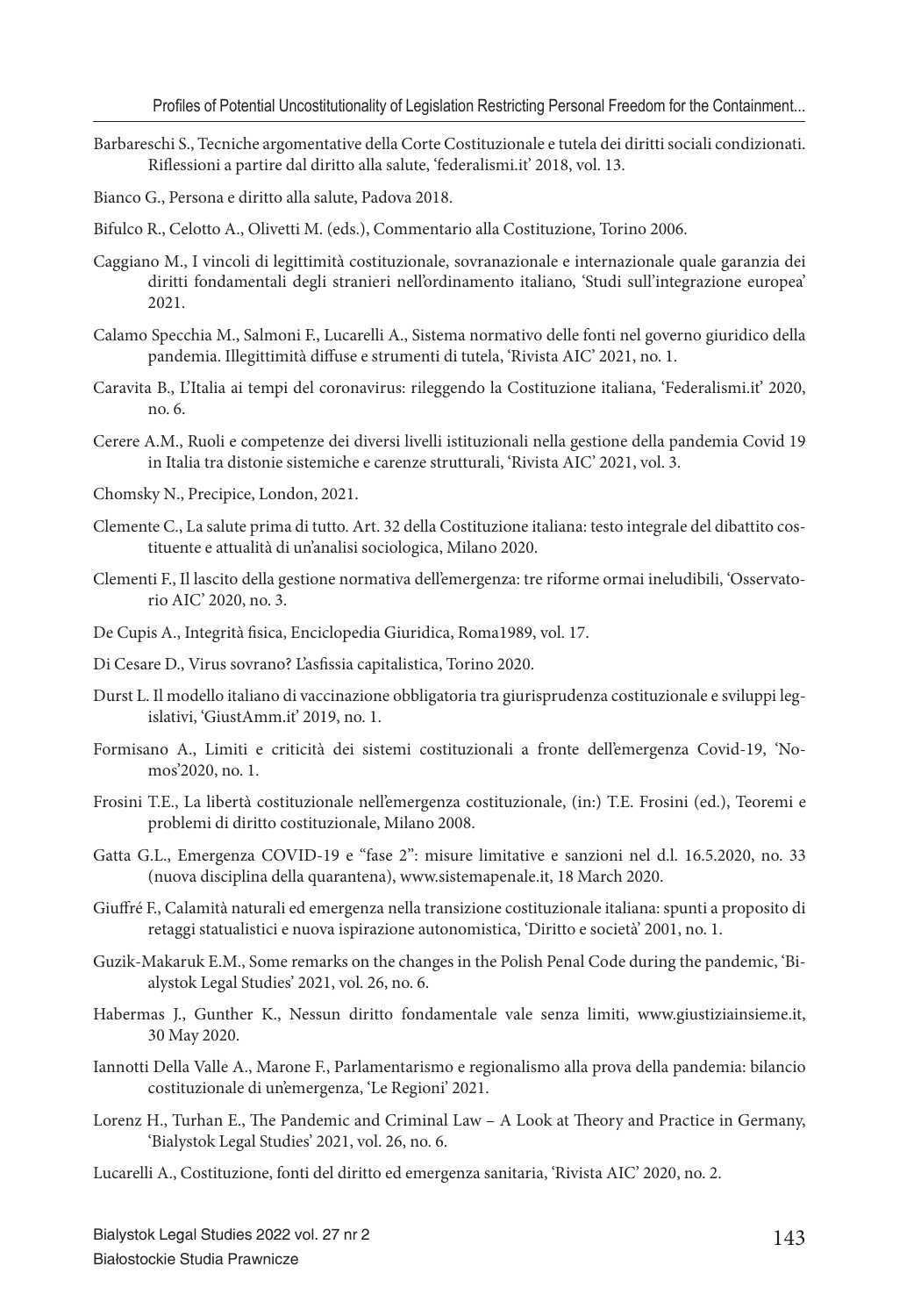- Luciani M., Il sistema delle fonti del diritto alla prova dell'emergenza, 'Rivista AIC'2020, no. 2.
- Magnani C., I vaccini e la Corte costituzionale: la salute tra interesse della collettività e scienza nelle sentenze 268 del 2017 e 5 del 2018, 'Forum di quaderni costituzionali'.
- Mandato M., Sulla titolarità delle competenze in materia di emergenza sanitaria. A proposito della sentenza della Corte Costituzionale no. 37/2021, 'Rivista Quadrimestrale di diritto pubblico' 2021.
- Marilotti L., Contenimento del contagio, limitazioni domiciliari e salute psicofisica nell'attività di polizia sanitaria anti-coronavirus, 'federalismi.it' 2021, vol. 1.
- Mezzanotte M., Pandemia e riparto di competenze Stato-Regioni in periodi emergenziali, 'Consulta online' 2021.
- Morana D., Sulla fondamentalità perduta (e forse ritrovata) del diritto e dell'interesse della collettività alla salute: metamorfosi di una garanzia costituzionale, dal caso ILVA ai tempi della pandemia, 'Consulta online', 30 April 2020.
- Modugno F., Trattamenti sanitari «non obbligatori» e Costituzione, 'Dir. e Soc.' 1982.
- Ormanni A., Necessità (stato di), 'Enc. Dir.', vol. XXVII, Milano 1995.
- Panunzio S., Trattamenti sanitari obbligatori e Costituzione, 'Dir. e Soc.' 1979.
- Prisco S., La dignità nel dibattito biogiuridico e biopolitico. Linee ricostruttive, 'BioLaw Journal' 2019, vol. 2.
- Pizzorusso A., Interesse pubblico e interessi pubblici, 'Rivista Trimestrale diritto e procedura civile' 1972.
- Raganelli B., Stato di emergenza e tutela dei diritti e delle libertà fondamentali, 'Il diritto dell'economia' 2020, vol. 3.
- Razzano G., L'amministrazione dell'emergenza, profili costituzionali, Bari 2010.
- Rimoli F., Emergenza e adattamento sistemico. Sui limiti di resilienza degli ordinamenti democratici. Parte Prima, 'Lo Stato, Rivista Semestrale di Scienza costituzionale e teoria del diritto' 2020, no. 14.
- Sacco F., Note sulla dignità umana nel diritto costituzionale europeo, (in:) S. Panunzio (ed.), I diritti fondamentali e le Corti in Europa, Napoli 2005.
- Scalia F., Principio di precauzione e ragionevole bilanciamento dei diritti nello stato di emergenza, Federalismi.it, 18 November 2020.
- Silvestri G., Covid-19 e Costituzione, in UniCost.eu.
- Simoncini A., LONGO E., Art. 32, in Commentario alla Costituzione. Rapporti etico-sociali, (in:) R. Bifulco, A. Celotto, M.Olivetti (eds.), Torino 2006.
- Tamburrini V., La limitazione dei diritti costituzionali in tempo di pandemia: alcune osservazioni sul carattere fondamentale dell'interesse della collettività alla salute, G. Scaccia (ed.), Emergenza Covid-19 e ordinamento costituzionale, Torino 2020.
- Tripodina C., La Costituzione al tempo del Coronavirus, 'Costituzionalismo.it' 2020, vol. 1.
- Venanzoni A., L'innominabile attuale. L'emergenza Covid-19 tra diritti fondamentali e stato di eccezione, 'Forum di Quaderni Costituzionali', 26 March 2020.
- Wieczorek M., Some aspects of the protective function of labour law in the COVID-19 era, 'Studia Iuridica Lublinensia' 2021, vol. 30, no. 1.